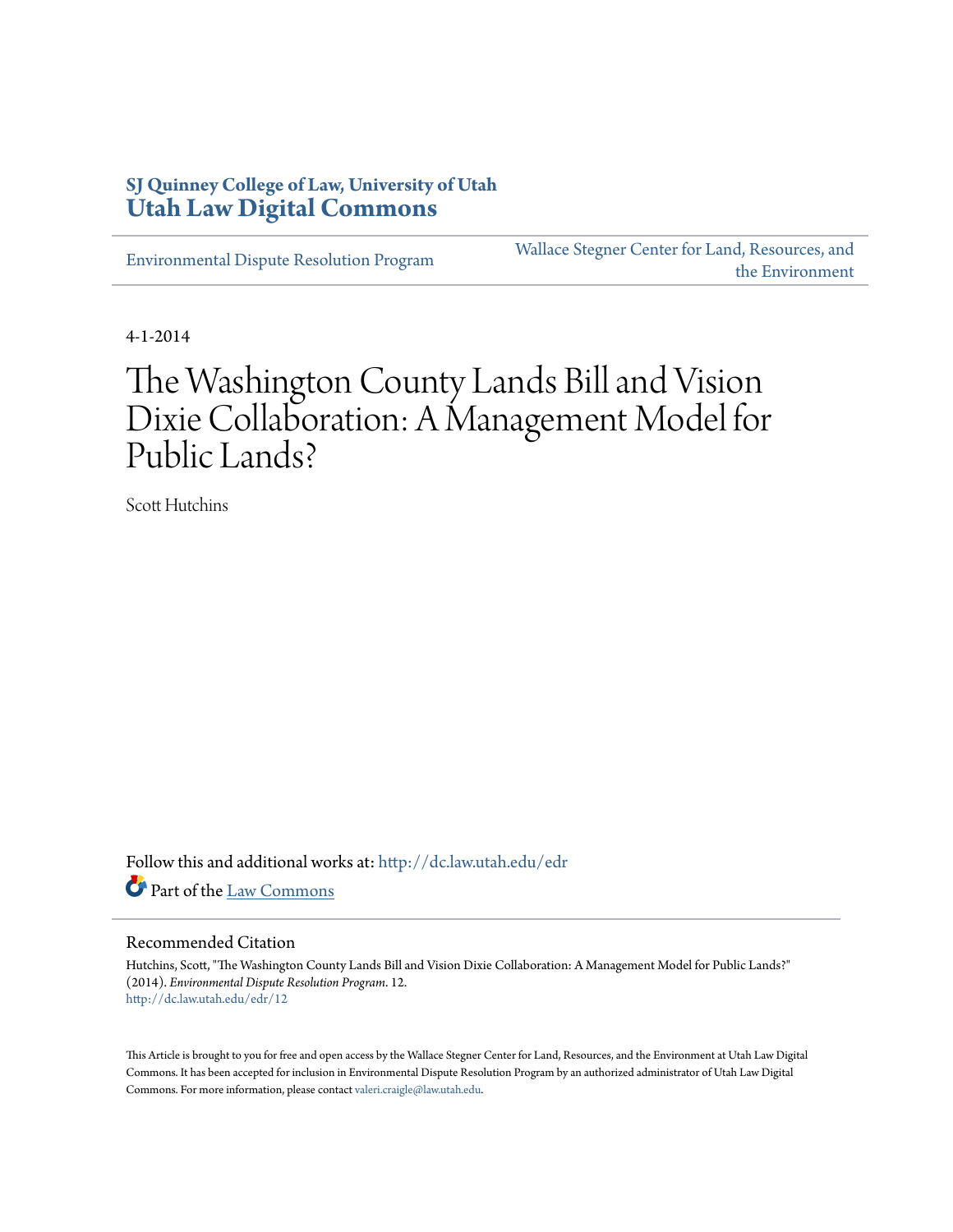#### **Student Conflict Assessments**

Students taking *Environmental Conflict Resolution* conduct a conflict assessment based on a student-selected real-life environmental or natural resource conflict. They analyze the nature, source and history of the conflict, identify potential stakeholders and potential issues. If the conflict is, or has been, subject to a dispute resolution process, the student writes a case study identifying best practices and lessons learned, and gives suggestions of what could have been done differently and why (looking back). If the conflict is not currently, and has not been, subject to a dispute resolution process, the student designs a dispute resolution process (looking forward). Some students do a combined case study and future process design.

This student paper results from both a conflict assessment conducted for *Environmental Conflict Resolution,* and additional research and analysis conducted as a directed research project.

Students' papers posted on the EDR Program website include an Executive Summary. For case studies (looking back), this highlights the best practices and lessons learned. For dispute resolution process designs (looking forward), this provides a summary of the essential process components. The primary purpose of posting these student assessments is to disseminate the "best practices" and "lessons learned" in each paper.

### **Disclaimers**:

- The assessment reports reflect the student authors' opinions, and do not reflect the views or opinions of the University of Utah, any of its affiliated entities, or any individuals interviewed as part of the assessment.
- Unlike a conflict or situation assessment conducted by a professional third party neutral, the students' work does not include interviews of *all* stakeholder interests. While every attempt has been made to include the full range of perspectives in the analysis, it is possible that some perspectives have been omitted.
- The assessment reports are posted as they were written by the students (with some stylistic edits by EDR Program staff) and therefore reflect a snapshot-in-time. Facts and perspectives can change; for ongoing conflicts, the reader is encouraged to do additional research to confirm that the situation described in the assessment remains current.
- For questions about factual issues, the reader is encouraged to refer to underlying resource documents.

# **Environmental Dispute Resolution Program**

http://www.law.utah.**@**du/projects/edr/ Wallace Stegner Center for Land, Resources & Environment S.J. Quinney College of Law, University of Utah 332 S. 1400 E, Room 101, Salt Lake City, UT 84112-0730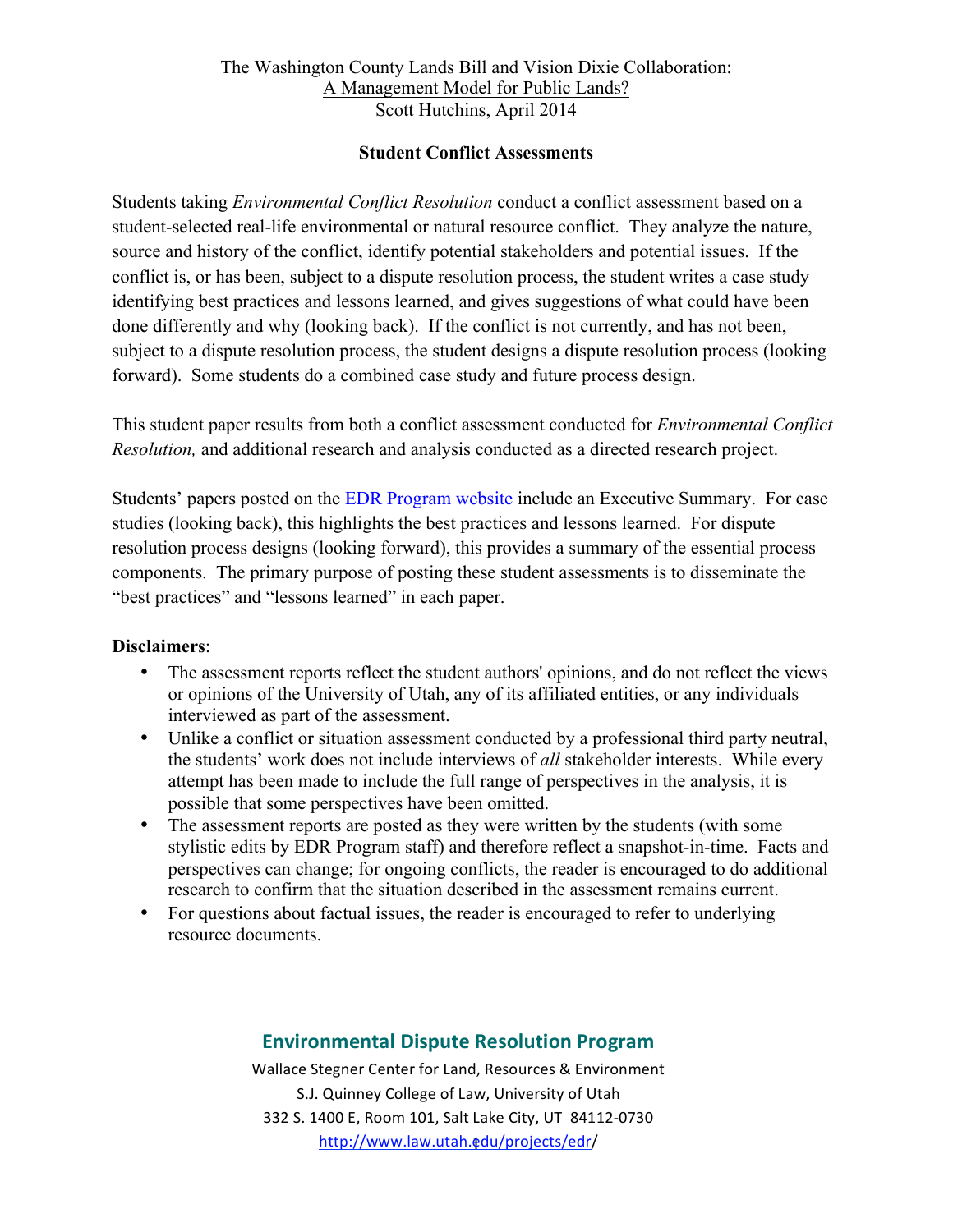# **The Washington County Lands Bill and Vision Dixie Collaboration: A Management Model for Public Lands?**

Scott Hutchins

#### **Introduction**

The Omnibus Public Land Management Act of 2009 Subtitle O, also known as the Washington County Lands  $Bill<sup>1</sup>$  (Lands Bill), is Utah's darling: praised by academics, politicians, and community organizers for its grass-roots origins and balanced approach to conservation and development. *Vision Dixie*, the collaborative community planning process, was celebrated for being widely inclusive and highly effective. The legislation was acclaimed for protecting lands and rivers, addressing Wilderness issues, and allowing for future development.<sup>2</sup> Many hope both can be replicated within the state and across the West. This paper analyzes whether or not the Washington County community-based collaborative process and the Lands Bill<sup>3</sup> can and should serve as models.

This paper answers four general questions regarding the Lands Bill and Vision Dixie process. One, did they balance conservation and economic development?<sup>4</sup> Two, did they induce multi-agency collaboration? Three, did they adequately reflect and encourage community and non-profit involvement? Four, did they promote landscape-scale planning? These questions

<sup>&</sup>lt;sup>1</sup> Omnibus Public Land Management Act of 2009, Pub. L. No. 111-11, March 30, 2009, 123 Stat. 1075, Subtitle O, Sections 1971-83.

<sup>&</sup>lt;sup>2</sup> Matt Canham, *Washington County Lands Bill May Be the Wilderness Model*, March 30, 2009, The Salt Lake Tribune.

 $3$  Any reference to "Lands Bill" in this paper is a reference to the Washington County Lands Bill. Any other use of "lands bill" is a general reference to federal legislation regarding federal lands.

 $<sup>4</sup>$  In an attempt to avoid using the clichéd term "sustainable," this paper addresses the issue as balancing</sup> conservation and development.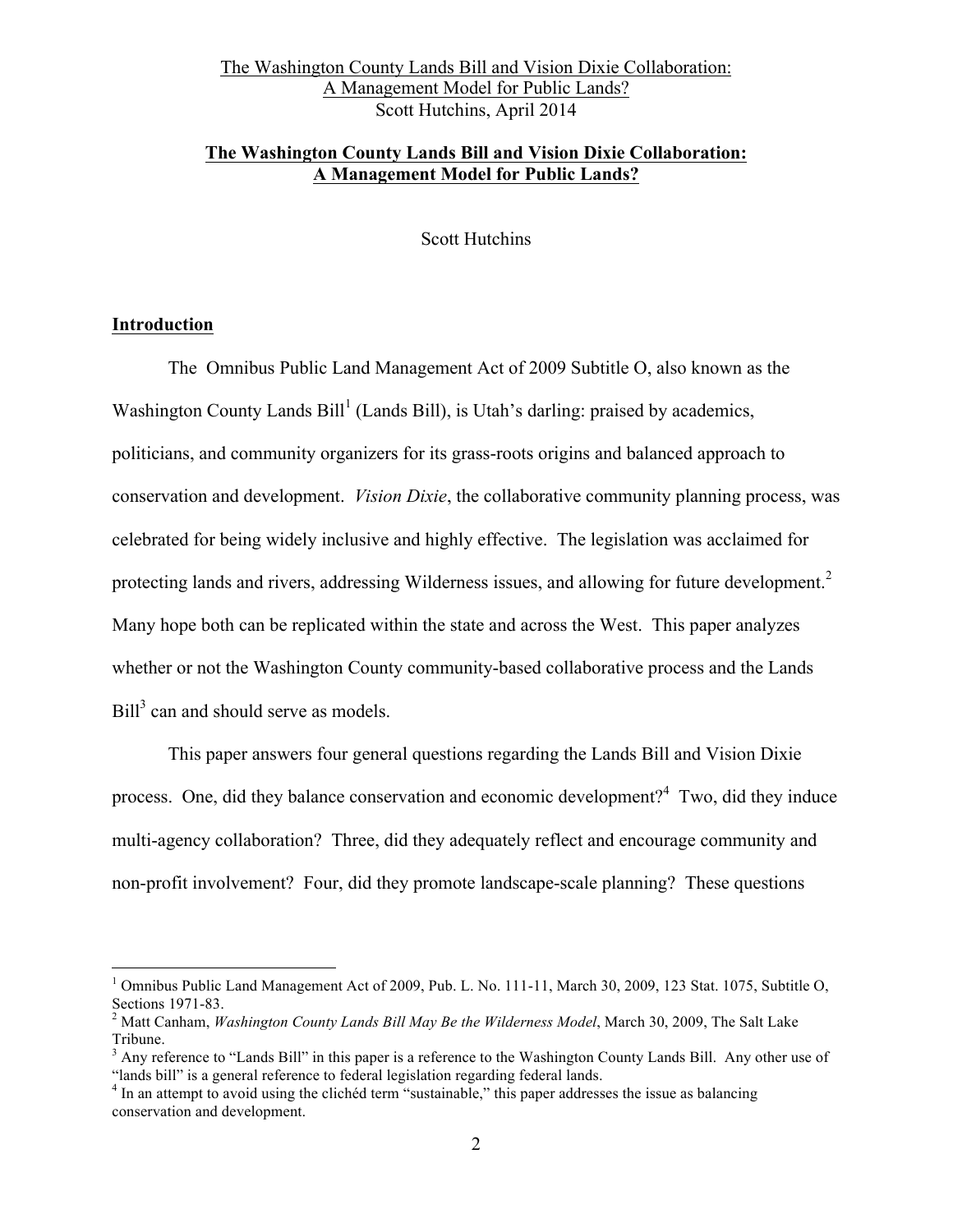were intended to address the major policy, planning, and management issues affecting many communities and public lands agencies in Utah and the West.

This paper concludes that Vision Dixie and the Lands Bill equitably balanced conservation and development interests, and encouraged community involvement in land use planning. They did not, however, facilitate ongoing multi-agency collaboration nor directly promote landscape-scale planning. Most interviewees agreed and additional research supported their responses. The strengths and weaknesses, or the *value*, of the two processes as models are the basis for the conclusion and are presented in the next to last section.

There is limited published research on the Washington County Lands Bill. Peerreviewed professional works include two law review articles published in 2008.<sup>5</sup> They primarily focus on improvements that could have been made to early drafts of the legislation and compare them to successful legislative models from Nevada. A Google search turns up a smattering of news, blogs, and magazine articles focused on political developments and the Lands Bill. This paper's contribution is an objective analysis of the collaborative processes, the legislation, and a recommendation on whether or not they should serve as models for other communities.

Analysis included traditional research and interviews with people directly involved with Vision Dixie, and to a lesser extent, the legislation. Interviewees also included impacted community members and public lands experts who may not have been directly involved with either process. Interviewees included officials from the Washington County Commission, the BLM, and the Forest Service, as well as members from Trout Unlimited and Citizens for Dixie's Future. None of the interviewees are directly quoted in this work unless it is from an existing

 <sup>5</sup> *See* Kai S. Anderson & Deborah Paulus-Jagric, *A New Land Initiative in Nevada*, 17 N.Y.U. Envtl. L.J. 398, 408 (2008); and Daniel Dansie, *The Washington Co. Growth and Conservation Act of 2006: Evaluating a New Paradigm in Legislated Land Exchanges*, 28 J. Land Resources & Envtl. L. 185, 213 (2008).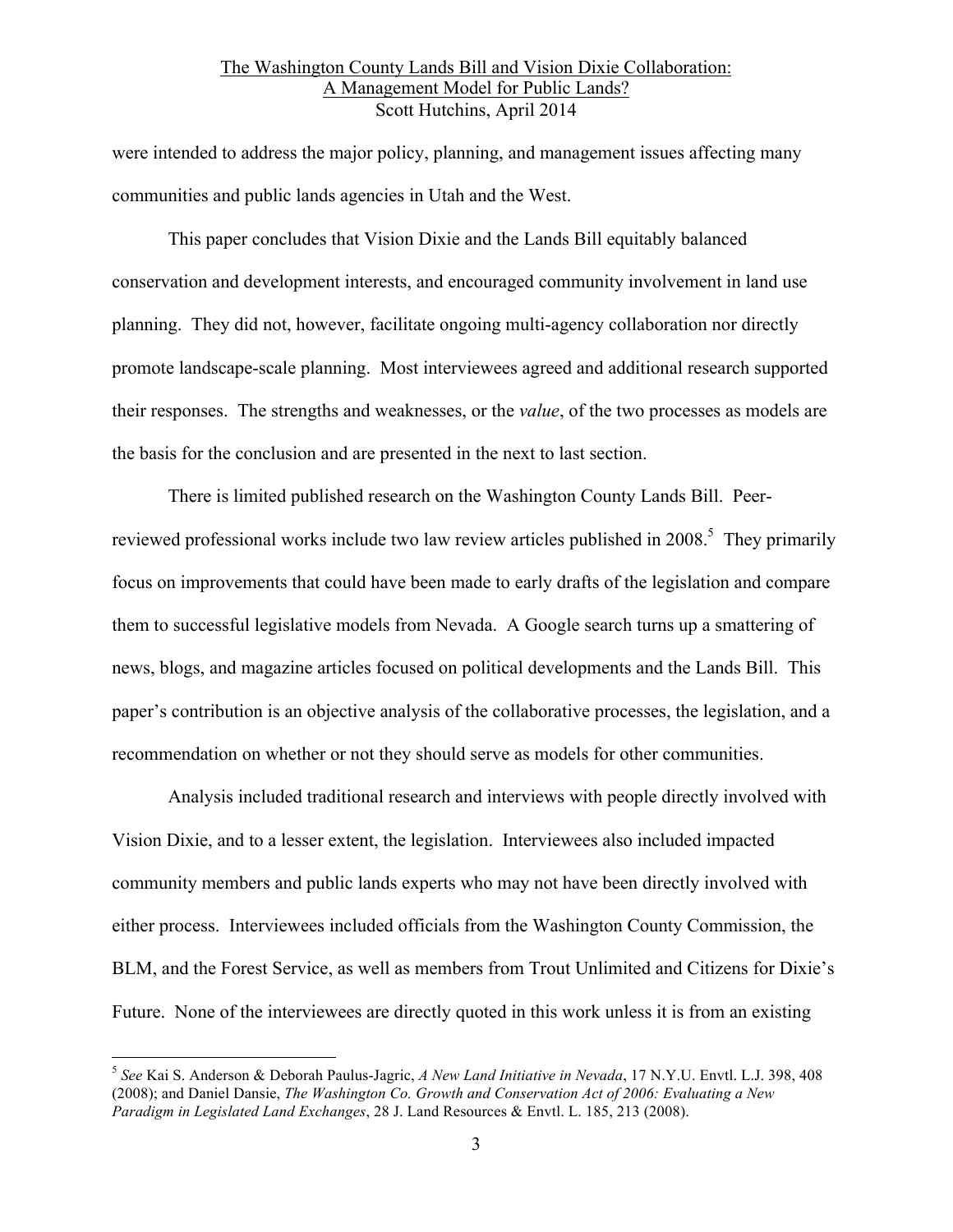public record like congressional testimony, journal article, or news source. Interviewees' responses have been intentionally anonymized and generalized and do not, therefore, reflect official positions of any agencies, government, or organization.

The paper provides a brief history of events leading up to the collaborative community process and an overview of the 2009 legislation. A similar lands bill for Owyhee County, Idaho provides a contrasting example. The background and objective information provides the foundation for the analysis at the end of the paper.

#### **I. Background**

Washington County faced a complicated and quintessentially *Western* conflict in the 1990s and early 2000s. Rapid and unrestrained growth, a shortage of privately developable lands,<sup>6</sup> and a rising tide of conservation interests pitted community members against their political leaders, local representatives against state and national leaders, and the state and local interests against federal public land agencies. The battle was the same that *public lands states* seem to continually face: development vs. conservation, private land rights vs. public rights on public lands, aesthetics vs. economics, and old vs. new. Washington County exemplifies this conflict because all the instigating factors were amplified—growth was explosive and unprecedented, several federal agencies with competing management demands were responsible for the majority of lands, and local leaders were unaware of the latent conservation interests within their community.

#### **A. Rapid Population Growth and the 2006 Growth Act**

<sup>&</sup>lt;sup>6</sup> In 2007, the land ownership in Washington County was: 74.7% federal, 5.7% state, 1.8% Native American, and 17.7% private and local government. Source: Utah Association of Counties 2008 Fact Book, *available at* http://www.fluid-studio.net/uac/wp-content/uploads/2011/01/2008FactBook.pdf.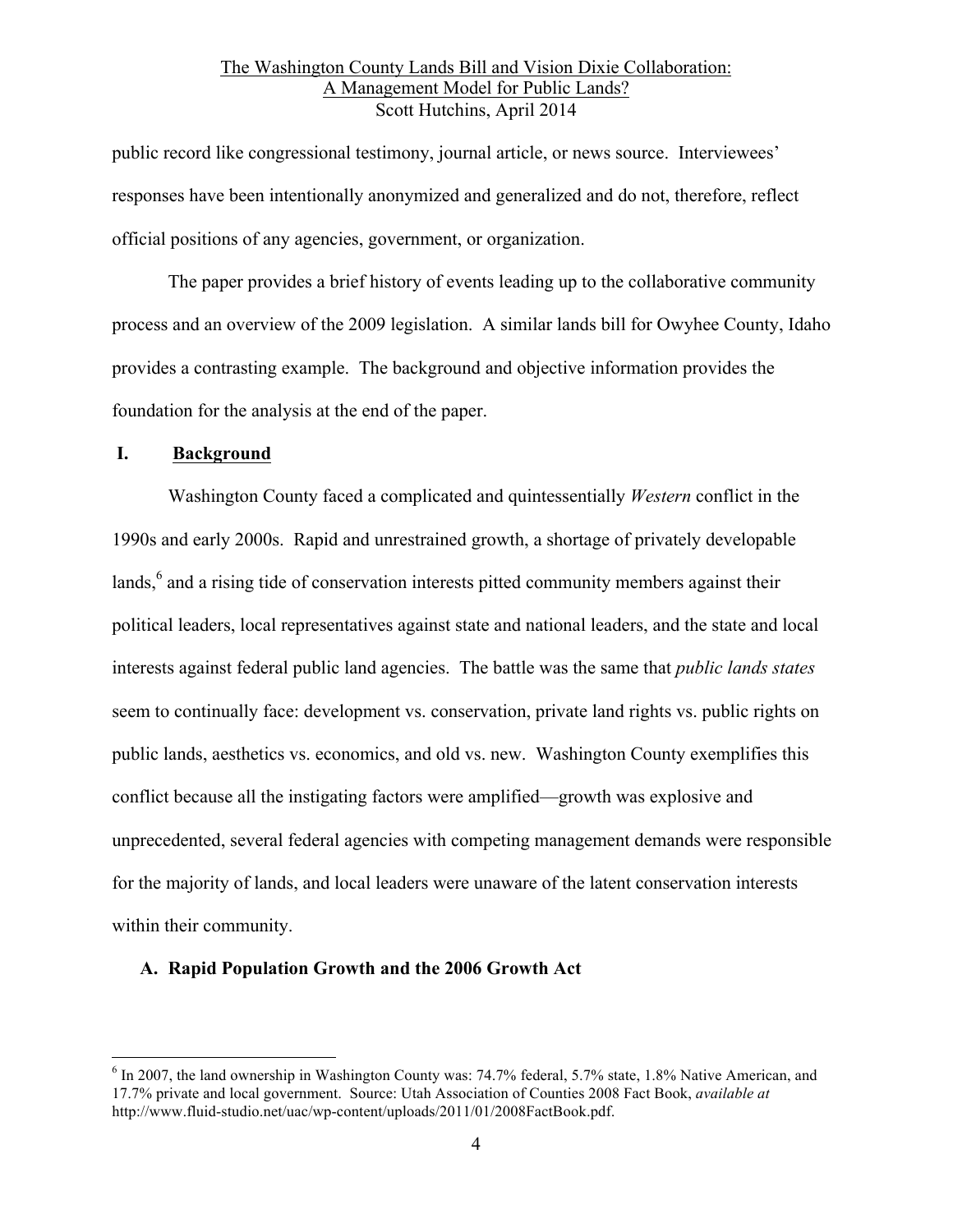Rapid growth in Washington County was a primary factor leading to the Lands Bill. During the 1990s and into the 2000s, Washington County was one of the fastest growing counties in the nation.<sup>7</sup> Growth consisted primarily in retirees and emigrants who sought a beautiful, and relatively quiet, backwater of the Southwest. In response to these new citizens' needs, the service and construction sector demographics also expanded.

This rapid growth changed the community's character and outpaced existing community and county plans.<sup>8</sup> What had previously been a relatively sleepy, agriculture-based backwater of southern Utah became a predominant retirement and recreation destination. Farmland gave way to subdivisions, Spanish-tiled roofs spread across the landscape, and pavement covered the dusty country roads that meandered into the surrounding desert.

Transportation routes became increasingly congested and housing developments pressed against surrounding federal lands. For example, along the City of St. George's northern edge was the Red Cliffs Desert Federal Reserve—which was created in 1996 through the Washington County Habitat Conservation Plan (HCP) to protect the endangered Desert tortoise.<sup>9</sup> In addition to the HCP, approximately 40 percent, 27 percent, and 9 percent of lands within the County were then managed by the Bureau of Land Management (BLM), Forest Service, and National Park Service, respectively.<sup>10</sup>

Rapid growth and land ownership constraints spurred local officials to seek manageable solutions like Envision Utah's voluntary, locally-implemented, market-based ones. However, initially, the County Commission resisted trying the Envision process possibly because it

<sup>&</sup>lt;sup>7</sup> According to the Census Bureau, population in Washington Co. numbered 138,115 in 2010, 90354 in 2000, 48560 in 1990. and 26065 in 1980. See http://factfinder2.census.gov/faces/nav/jsf/pages/searchresults.xhtml?refresh

 $\delta$  The content, or existence, of a county master plan in the 1990s and 2000s is not known. This topic requires further research.

<sup>&</sup>lt;sup>9</sup> For more information on the Reserve, *see* http://www.redcliffsdesertreserve.com/.<br><sup>10</sup> *See* http://www.blm.gov/ut/st/en/fo/st\_\_george/more/overview.html#land.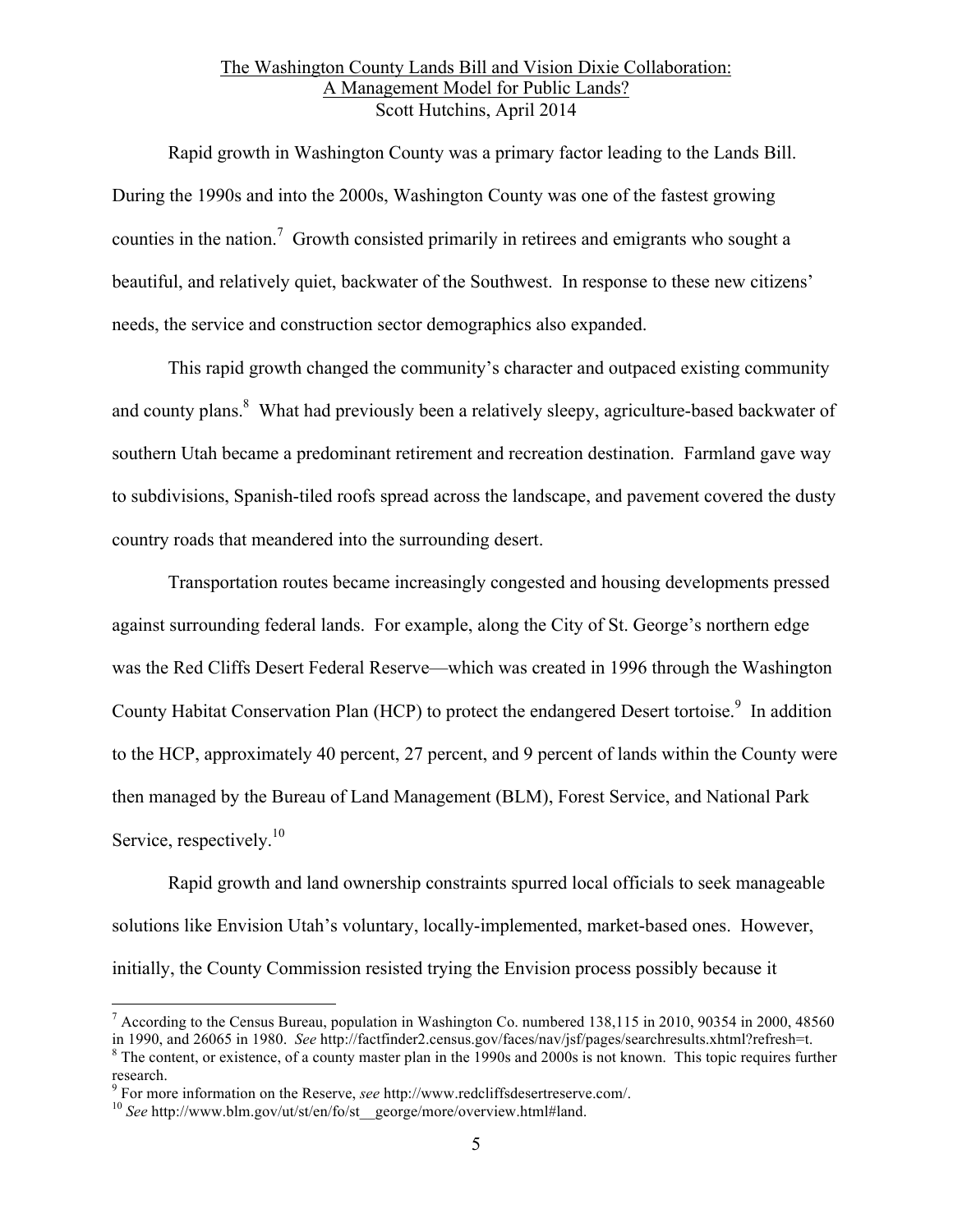appeared to be a *big city* method for solving *big city* problems. Washington County was not Salt Lake County, after all, and *one size does not fit all. <sup>11</sup>* While the County eventually embraced it, their initial hesitation is worth noting.

There are conflicting accounts of exactly how the Commission went about crafting the initial lands bill. The County has argued that they gathered community input through a collaborative process and then worked openly with their congressional delegation to sponsor a lands bill.<sup>12</sup> The bill, sponsored by then Utah Senator Bob Bennett and Utah Congressman Jim Matheson, was introduced in the summer of 2006 with the title "Washington County Growth and Conservation Act of 2006" (the Growth Act). This Growth Act closely resembled several lands bills from Nevada that had successfully passed through Congress in the 1990s and early 2000s.<sup>13</sup>

Another interpretation, put forward by some conservation groups, is that the Growth Act was a closed-door deal that would be a windfall for private developers. It mandated 24,300 acres of BLM-managed lands be disposed (sold into private hands),<sup>14</sup> with only a marginal expansion of Wilderness and other land conservation measures. Also, in contrast to claims by the Commission and the congressional delegation, some environmental groups argued that the bill in no way reflected an inclusive collaborative effort.<sup>15</sup> The Growth Act was designed to appear like

 <sup>11</sup> *One size doesn't fit all* is a common refrain employed by States' rights advocates. *See e.g.*  http://www.durangoherald.com/article/20120417/NEWS01/704179926/1001/Did-you-win/Rebellion-dies:-Bid-for-

<sup>&</sup>lt;sup>12</sup> Hearing on H.R. 5763 Before the H.Comm. on Resources, Subcommittee on Forests and Forest Health, 109th Cong. (2006) (statement of Alan Gardner, Washington Co. Commissioner), *found at* Forest and Wilderness Bills, 2006 WL 2678342. <sup>13</sup> Daniel Dansie, *The Washington Co. Growth and Conservation Act of 2006: Evaluating a New Paradigm in* 

*Legislated Land Exchanges*, 28 J. Land Resources & Envtl. L. 185, 213 (2008).<br><sup>14</sup> Citizens for Dixie's Future, *Land Use*, *available at* http://citizensfordixie.org/land-use/ (visited March 9, 2013).<br>For text of the bil

<sup>&</sup>lt;sup>15</sup> See a Deseret News article published on Sept. 15 2006 at http://www.deseretnews.com/article/645201763/Dixiegrowth-act-gets-hearing-in-Congress.html.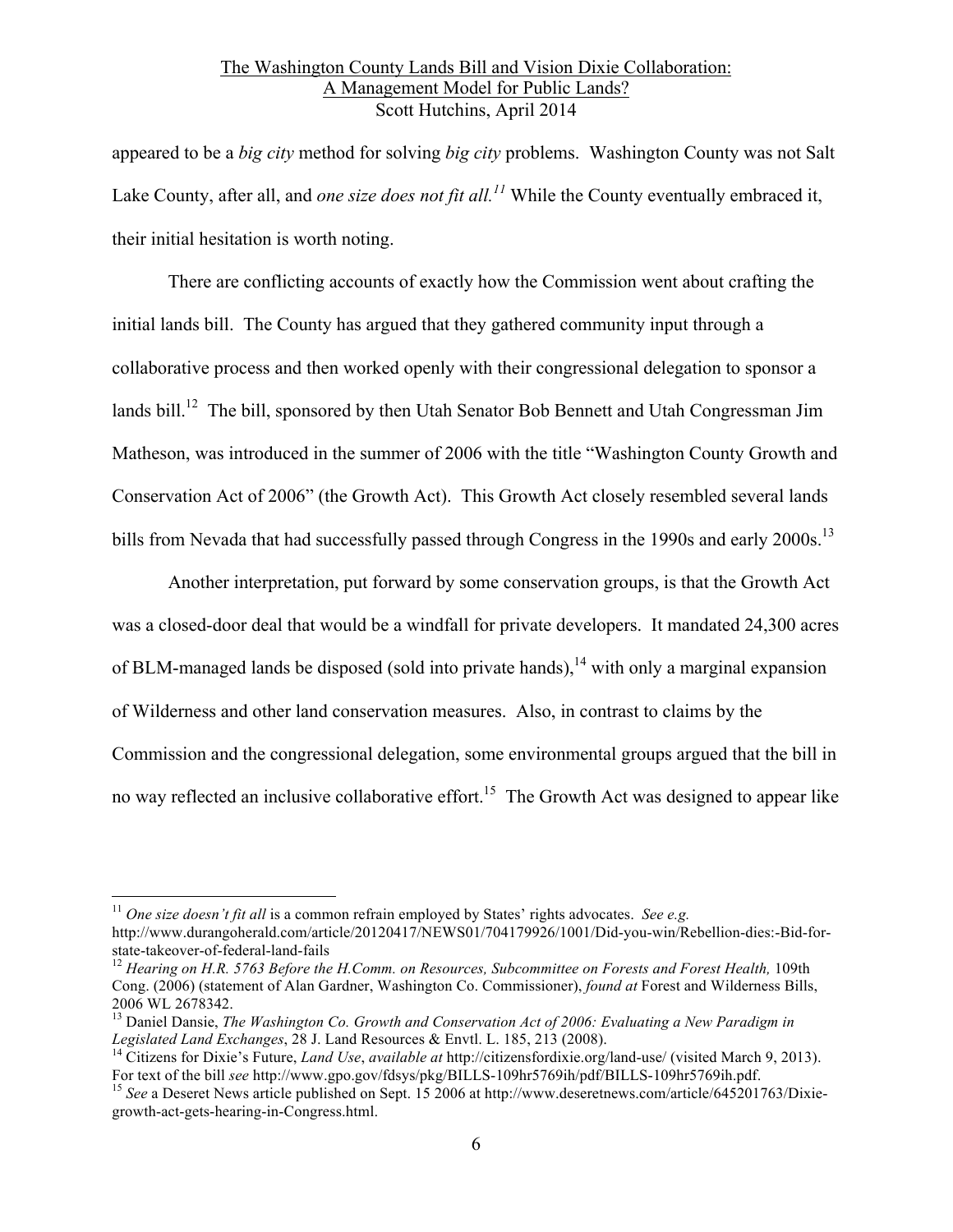the Nevada lands bills in order to get through Congress, but instead of balancing conservation and development interests, it appeared to tip too heavily in favor of development.

To conservationists, the bill would allow more unrestrained growth and environmental destruction. However, the acreage is consistent with, and in some cases, far less than the amount of land slated for disposal under several Nevada bills.<sup>16</sup> Also, the Growth Act would have designated 95,980 acres of brand new Wilderness, and 123,743 acres of Wilderness overlaying protections in Zion National Park.

The Growth Act died in committee. Its legacy lived on in the controversy and criticism sparked back in Utah and across the country.<sup>17</sup> It angered environmentalists because it appeared too favorable to development and it angered some local citizens because it appeared to be an opaque, closed-door deal. Thus, in response to continued growth, failure of the Growth Act, and rising criticism from conservation groups, the County Commission reversed course and invited Envision Utah to bring their collaborative toolbox to Washington County..

In September 2006, the Washington County Commission announced that it would convene a comprehensive collaborative planning effort.<sup>18</sup> Envision Utah was invited to assist but the process was to be locally-led, locally-focused, and completed regardless of any legislation Congress might pass. Envision Utah had recently guided several Wasatch Front communities through a collaborative community planning process and offered their planning tool-box to

<sup>&</sup>lt;sup>16</sup> For example, the Lincoln County Conservation, Recreation, and Development Act of 2004 directed "prompt completion of the Mesquite land sales (about 13,000 acres) and directed annual auctions of up to a cumulative total of 90,000 acres;" the Clark County Conservation of Public Land and Natural Resources Act of 2002 expanded the "land disposal boundary to allow for development of 20,000 more acres within the Las Vegas Valley." *See* Kai S. Anderson & Deborah Paulus-Jagric, *A New Land Initiative in Nevada*, 17 N.Y.U. Envtl. L.J. 398, 410-414 (2008). <sup>17</sup> Dansie, *supra* note 13, at 185-86. For the procedural history of the bill *see* 

https://www.govtrack.us/congress/bills/109/hr5769. 18 *Hearing on H.R. 5763 Before the H.Comm. on Resources, Subcommittee on Forests and Forest Health,* 109th Cong. (2006) (statement of Alan Gardner, Washington Co. Commissioner), *found at* Forest and Wilderness Bills, 2006 WL 2678342.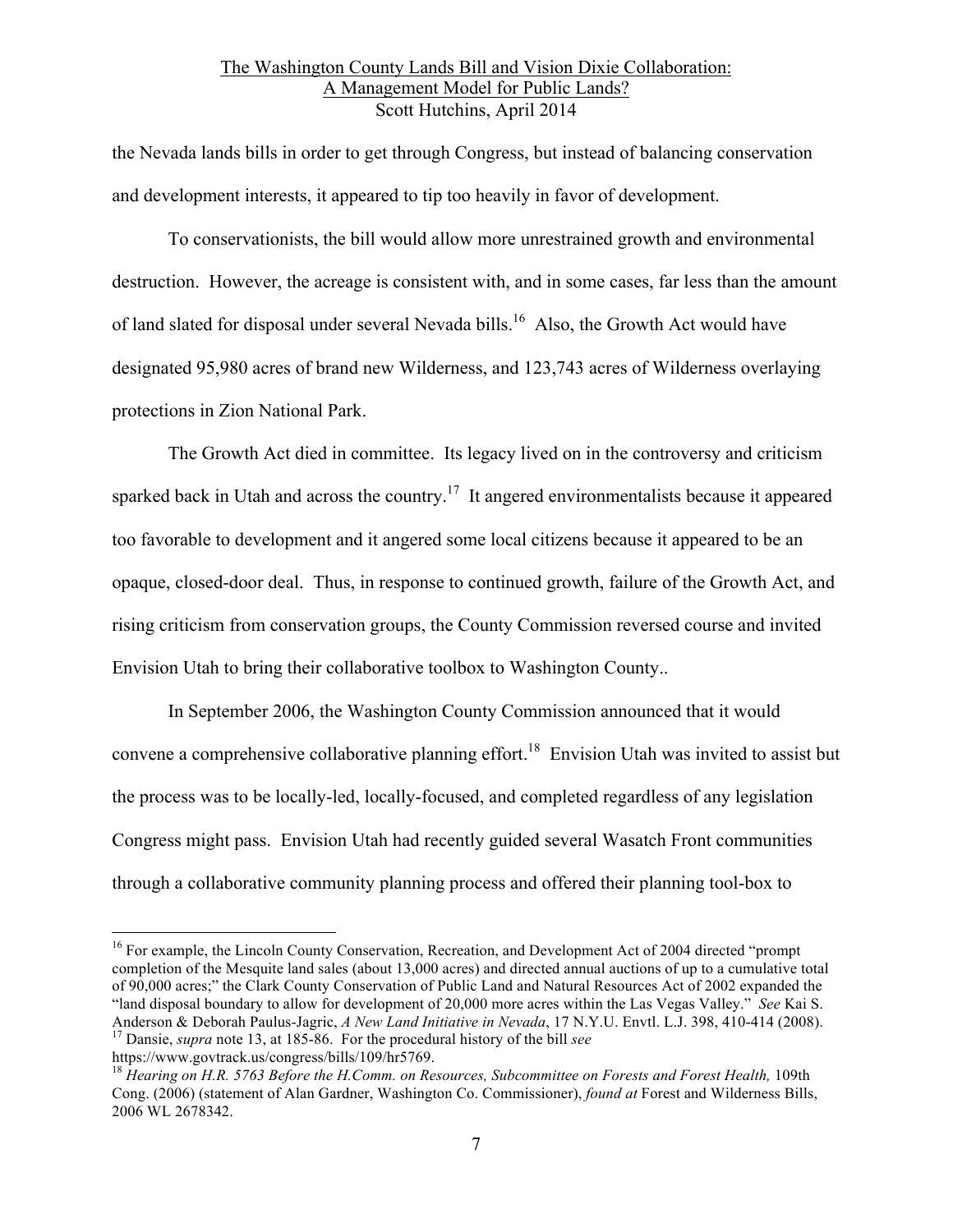Washington County. Although the strategies and methodology had been used in more urban and politically liberal—Wasatch Front, the Commission believed it could fit their needs and lay the foundation for a new vision for the county—and hopefully, a lands bill.

### **B. Vision Dixie**

The Commission initiated the collaborative planning process under the title "Vision Dixie."<sup>19</sup> According to Commissioner James Eardley, the group's main purpose was to have a "county-wide conversation that [would] provide opportunities for the public to make informed recommendations" for the county's future.<sup>20</sup> It was "an outgrowth" of the failed Growth Act and the Commission hoped Vision Dixie would help county residents "find areas of common interest and guide decisions on public land disposal, should  $\lceil a \rceil$  lands $\lceil b \rceil$  pass.<sup>221</sup>

Commissioner Alan Gardner claimed in congressional committee testimony regarding the Growth Act that Vision Dixie was a seamless extension of an existing collaborative process—an intensive "good faith" collaboration among a "broad-based" working group—which included conservationists, widespread public participation and review, mapping workshops, and field trips.<sup>22</sup> He basically said that an existing cooperative process had directly led to the Growth Act, and Vision Dixie would be a continuation and extension of that process.

According to some interviewees, and considering the public backlash to the proposed Growth Act, there does not appear to have been widespread participation in a transparent

<sup>19</sup> The name "Dixie" is associated with this region of Utah because early Mormon pioneers to the area sought to import cotton agriculture. Despite the negative connotations associated with the term, the community continues to embrace the pioneer romanticism underlying the name. *See*, for example,

http://www.sltrib.com/sltrib/news/55592202-78/dixie-scheduled-college-george.html.csp, for a recent news story about 83% of the community supporting the decision to retain the name "Dixie" State College.

<sup>20</sup> *See* http://www.visiondixie.org/history/intro/. <sup>21</sup> *Id.* <sup>22</sup> *Id.*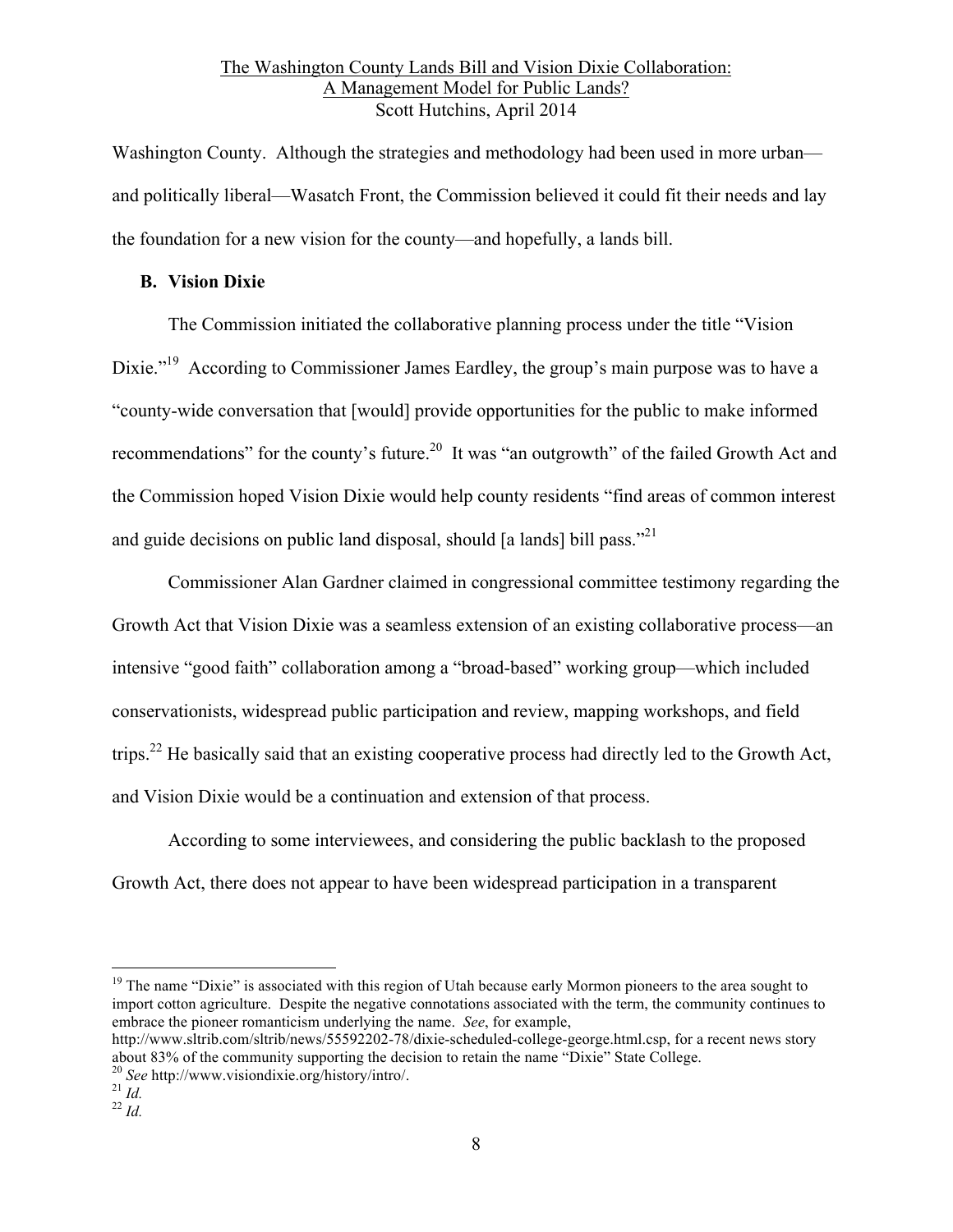collaborative process prior to Vision Dixie. It seems, rather, that Vision Dixie was the first fullfledged attempt at an inclusive, collaborative process.

Although the Commission claimed that a new, revised lands bill was not necessarily the purpose of Vision Dixie, the process proceeded under the shadow of impending legislation. Another interviewee similarly claimed that Vision Dixie and the legislation were entirely separate projects with different purposes and goals. However, it would be unreasonable to conclude that a collaborative process designed to bolster consensus on the County's future especially with regards to land use—and initiated by those that proposed and were criticized for the Growth Act (the Commission), was not tied to ongoing revisions of a lands bill. Only a lands bill could mandate the BLM dispose of significant acreage for development and could designate more Wilderness; $^{23}$  despite this, all parties were willing to come to the table.

Envision Utah had successfully guided communities through collaborative processes in the late 1990s and early 2000s. It was successful because it empowered local stakeholders, was built from the ground up, and it could be tailored to communities' unique needs and expectations.

The Envision strategy constituted Vision Dixie's structure; it was used to identify, preserve, and promote local community values in an environment of growth and evolving community dynamics.<sup>24</sup> A steering committee organized and led Vision Dixie. County Commissioner Eardley was the convenor and Chair. According to one interviewee, the Commissioner had been a community leader for some time and his political and social interests were well established and known to the Vision Dixie participants.

 <sup>23</sup> According to the County Commission, the "Wilderness issue" was *the* issue they hoped to solve, permanently, through a lands bill.

<sup>&</sup>lt;sup>24</sup> Envision Utah, *About Envision Utah*, http://www.envisionutah.org/eu\_about\_eumission.html (visited March 9, 2013)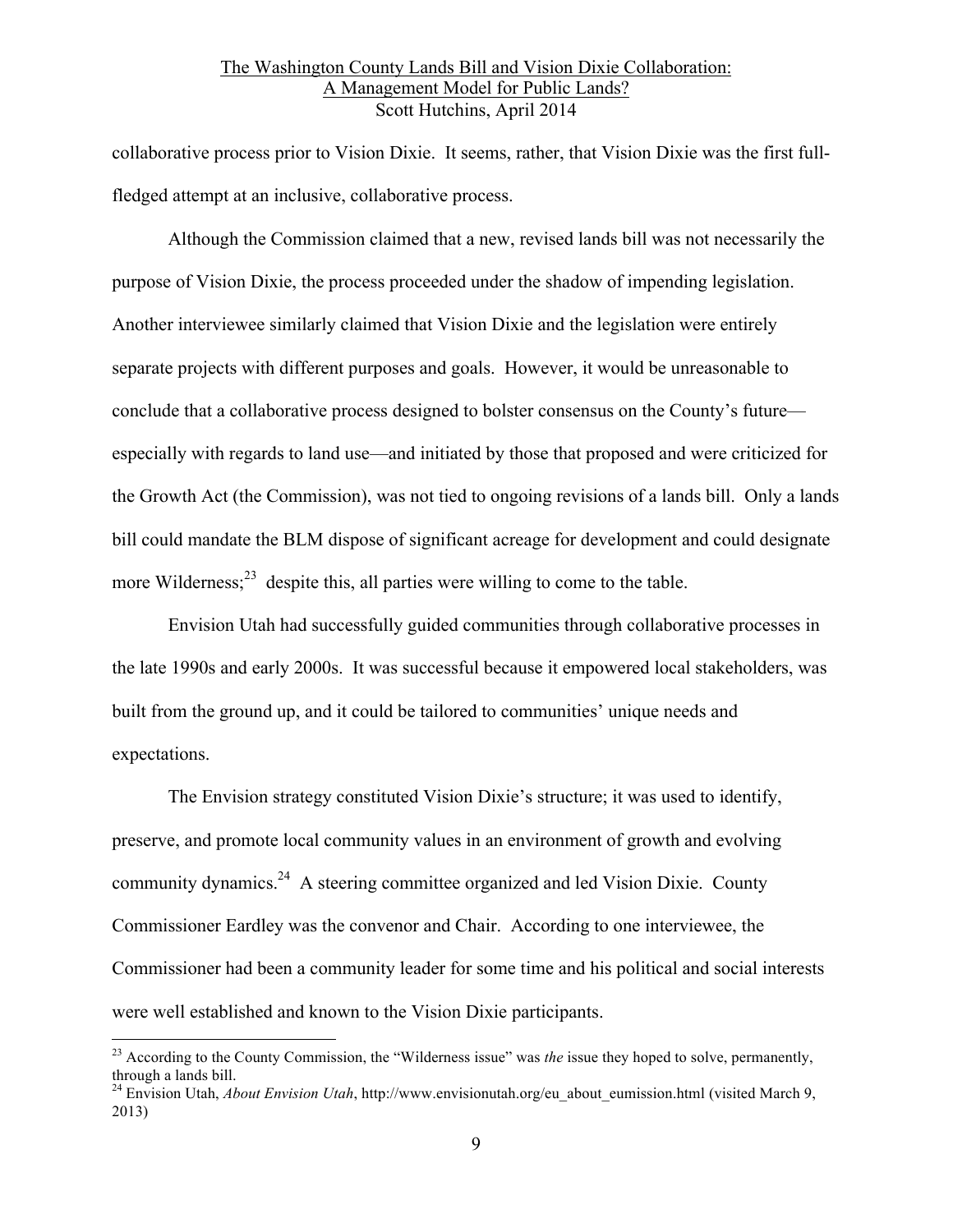The steering committee included private citizens, representatives from local municipal and county government, water districts, the State of Utah, BLM, environmental conservation groups, consultants, higher education institutions, private business, housing development associations and businesses, as well as a representative from Congressman Jim Matheson's Office. Notably, there were no steering committee members from two of the three large federal agencies managing land in Washington County: the Forest Service and the National Park Service.

Vision Dixie's initial stages consisted of open community meetings and workshops. Beginning in October 2006 and continuing through the fall, over 1,200 residents attended at least one of 13 workshops. Input from the workshops was combined with technical guidance from local planners to create four theoretical scenarios for the county's future. There was a baseline scenario (based on existing municipal general plans) and three alternatives which emphasized, in different ways, several factors affecting the community including: traffic congestion, travel time, air pollution, developed versus undeveloped land areas, impacts on farms, open lands and critical environmental areas, water usage, cost of local infrastructure, and housing/zoning types. Each scenario depicted a different future based on development patterns, outdoor recreational opportunities, and transportation.25

The steering committee presented the scenarios to the general community at meetings in May and June 2007. More than 500 people attended and identified the aspects of the various scenarios they preferred or disfavored. An additional 800 residents did the same online, and copies of the scenarios were made available in various government buildings. In June 2007, a

 <sup>25</sup> *Vision Dixie 2035: Land-Use & Transportation Vision*, *available at* http://content.lib.utah.edu/cdm/ref/collection/FHWA/id/6318.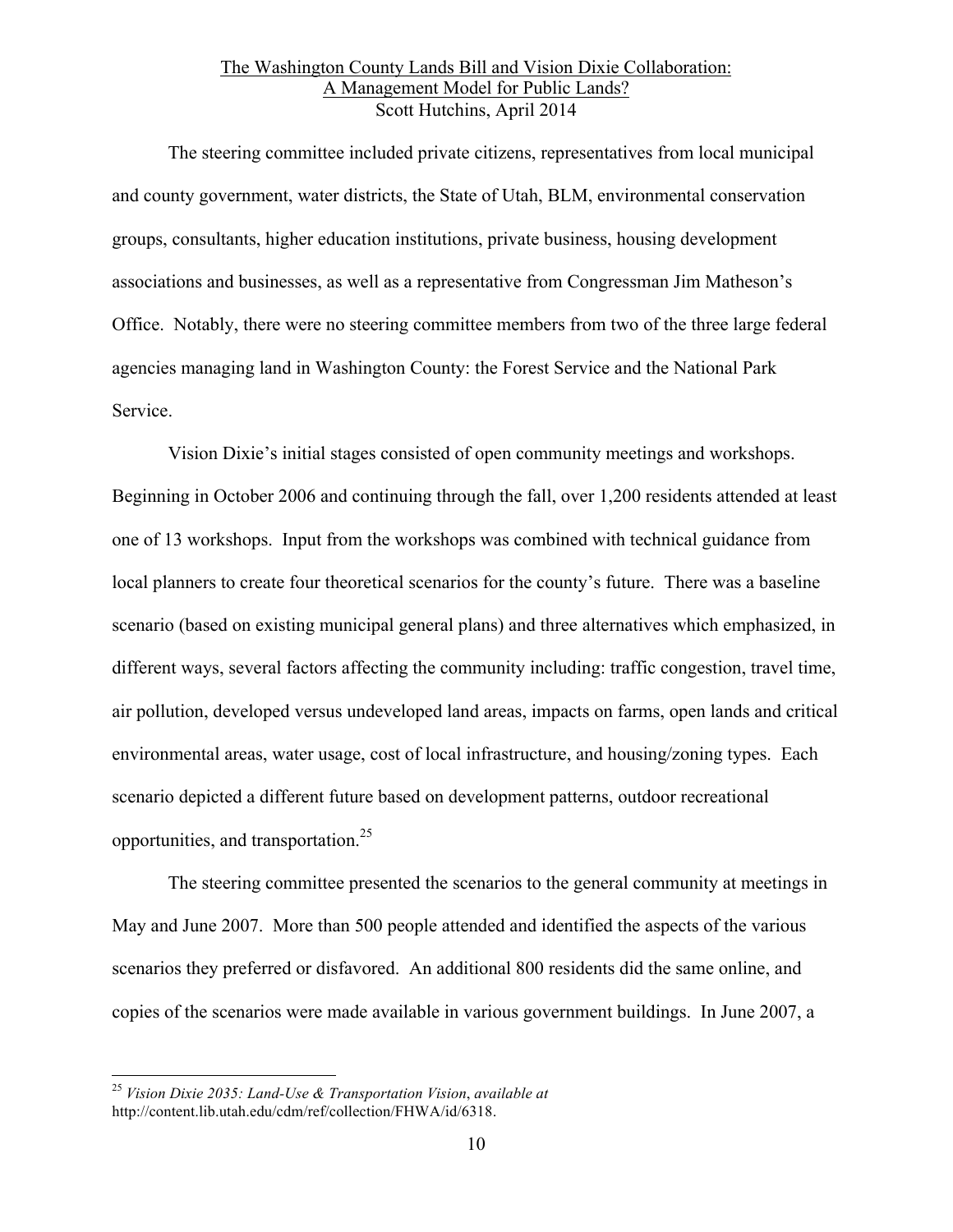polling firm also contacted 400 representative residents for their opinions on the factors weighed in the scenarios.<sup>26</sup>

The steering committee collected the public input and crafted 10 "Vision Dixie Principles" to represent the community's core interests and values. The principles' purpose is was to guide elected officials and local residents in major decision-making involving, for example, general plans, zoning, and development proposals. However, as the final report made clear, local governments retain control over their planning processes and each individual city and town<sup>27</sup> has discretion on precisely how to implement the principles.<sup>28</sup> In other words, there are no concrete enforcement mechanisms.

The steering committee issued the final report for Vision Dixie in January 2008, just over one year after it began. To implement the report, the steering committee established a 16 member *executive* committee including representatives from: Washington County Commission, the State of Utah, consultants, municipalities, environmental conservationists, BLM, as well as higher education and financial institutions.

Presumably, during the entire Vision Dixie process the County Commission was working with the congressional delegation to craft another version of the Growth Act. Just 14 months after the Vision Dixie final report, Congress passed the Omnibus Bill that included a revised version of the Growth Act— what we know today as the Washington County Lands Bill.

# **II. The Legislation**

<sup>26</sup> *Id.* <sup>27</sup> There are 21 cities and towns in Washington County, including unincorporated towns. 28 *Vision Dixie 2035: Land-Use & Transportation Vision*, *available at*

http://content.lib.utah.edu/cdm/ref/collection/FHWA/id/6318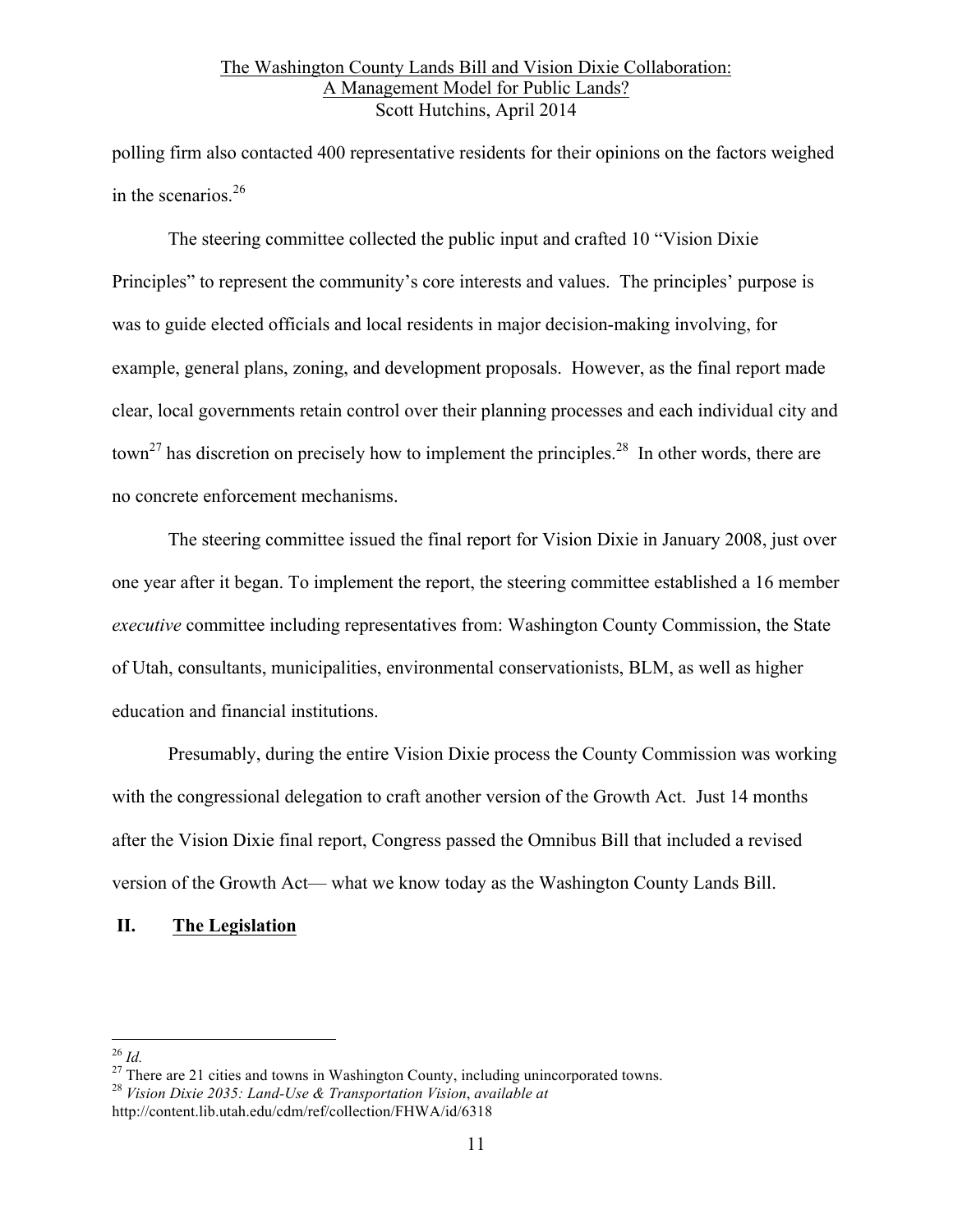The Washington County Lands Bill passed in the Omnibus Public Land Management Act of 2009.29 It was one of many bills in the Omnibus that designated Wilderness and allocated federal lands for various purposes. The Omnibus also initiated the National Landscape Conservation System (NLCS)–a new layer of conservation-centered management practices for federal public lands. $30$ 

The Lands Bill was mostly a revised version of the failed Growth Act. Many of the same components appear in both bills and it is only the amount of acreage that changed. A direct comparison of the numbers is included below, but in general, the Lands Bill has more Wilderness acres, more National Conservation Areas (NCA), and the same number of Wild and Scenic miles. There is no specific number of BLM acres mandated for disposal.

Vision Dixie must have influenced the Lands Bill because the community's conservation interests were an unprecedented presence and force during the process and led to the inclusion of more acres for conservation in the final Lands Bill. Even if Vision Dixie participants did not directly influence the numbers in the legislation, there must have been behind-the-scenes negotiations between the Utah Delegation and conservation-minded political players.

The channels of communication and the players involved in shifting the legislation towards more conservation are not clear. Interviewees seemed to agree that Vision Dixie laid a foundation to propose, pass, and implement a new lands bill, but the *processes* were distinct and separate. There was Vision Dixie, and there was the legislative process.

Presumably, the Commission worked closely with their Delegation throughout the process while the delegation must have been playing the political dance with other congressional

<sup>&</sup>lt;sup>29</sup> Omnibus Public Land Management Act of 2009, PL 111-11, March 30, 2009.<br><sup>30</sup> The NLCS program may have ongoing significance for two National Conservation Areas in Washington County. However, this new program—NLCS—and the Lands Bill were two entirely separate pieces of legislation that passed along with many other bills in the Omnibus.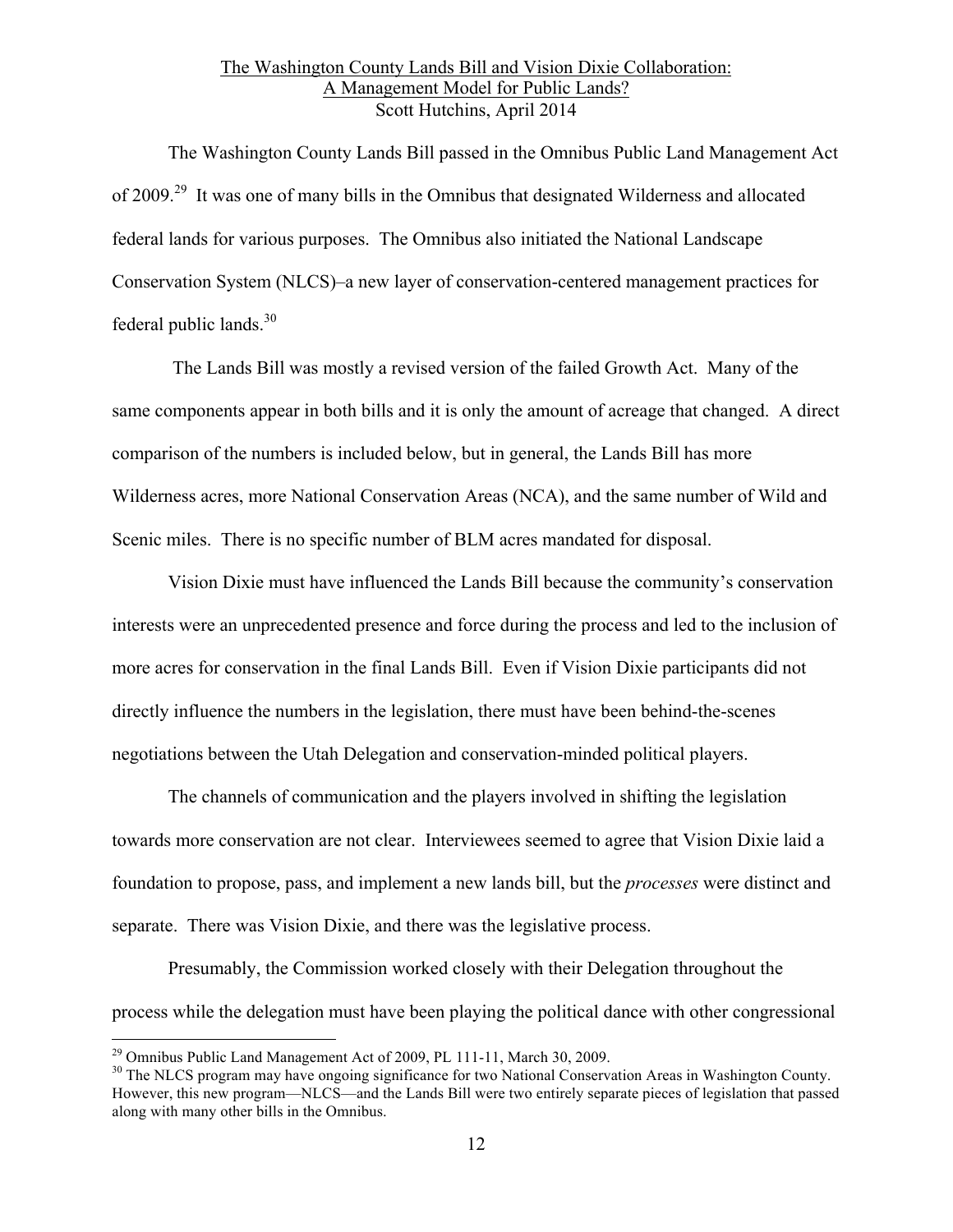legislators, most of whom were concerned with the exact numbers in the Washington County bill. The complicated political maneuvers behind such a large Omnibus bill would have almost certainly obscured minor negotiations over this-or-that acre of proposed Wilderness.

The divide between local, community-focused processes and congressional legislating is a critical variable in the whole lands bill process. Communities must have faith in their political leaders to adequately represent their interests. At the same time, political deals, behind-thescenes agreements, and congressional bickering do not include or account for local concerns. Any western community seeking to address land use management should prepare for this divide.

There are, nonetheless, several clear and concrete aspects of the Lands Bill that serve as basis of comparison and as measures of success. First, the bill was based on model legislation developed by the Nevada congressional delegation. Second, it designated areas for conservation, encouraged BLM to dispose of public lands, and directed the agency to develop a comprehensive travel management plan.

#### **A. The Nevada Lands Bill Model**

Like many western states, Nevada faces recurring conflicts over development, conservation, and multiple-use of public lands. In Nevada, these conflicts are exacerbated by the high percentage of federally managed lands—approximately 85%. In Utah approximately 70% of the land is federally managed. To help resolve these conflicts to varying success, Nevada political leaders pursued various mechanisms to convey federal land into private ownership. These processes are often slow and frustrating, and can present opportunities for social backlash on federal control. These eruptions are commonly known as the "Sagebrush Rebellion."<sup>31</sup>

 <sup>31</sup> John D. Leshy, *Unraveling the Sagebrush Rebellion: Law, Politics and Federal Lands*, 14 U.C. Davis L. Rev. 317, 320 (1980).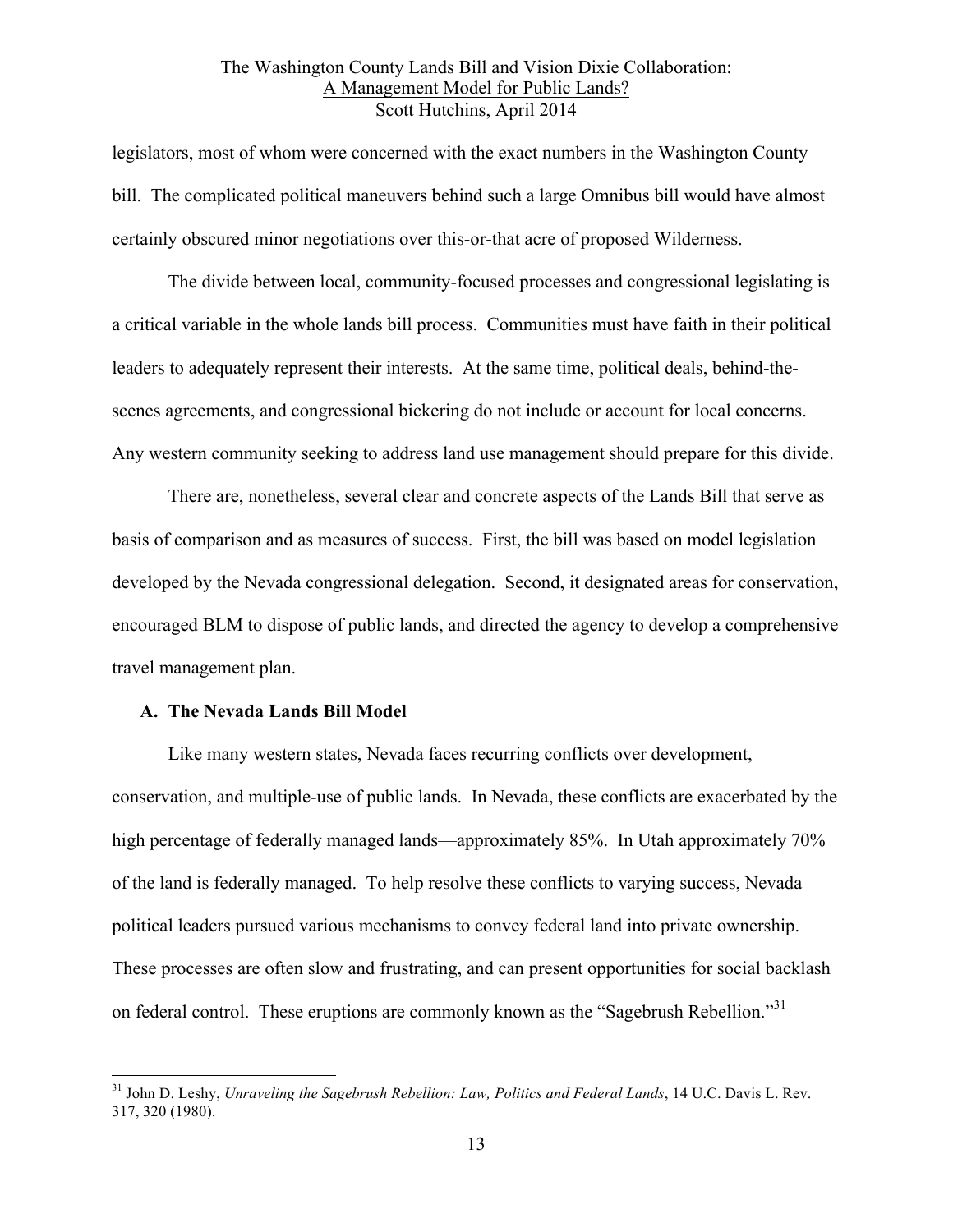In the late 1990s, the Nevada congressional delegation gained some traction on the process of moving federal lands into private ownership. For example, the Southern Nevada Public Land Management Act of 1998 (SNPLMA)<sup>32</sup> ramped up the transfer of BLM lands to private ownership. It allowed the BLM to expeditiously sell valuable parcels in Clark County, and use the majority of the proceeds to purchase and preserve lands around Lake Tahoe. SNPLMA was a balancing mechanism that allowed some development to proceed while providing other areas greater protection as open space.

In the 107th Congress, the Nevada delegation introduced what would become the standard—the Clark County Public Lands bill. This bill resulted from a public input process and cooperation among the congressional delegation, aimed at balancing conservation, recreation, and development with holistic legislation.<sup>33</sup> According to Senator Reid's Office, the "legislation" released wilderness study areas to enhance economic opportunities in Clark County while adding 440,000 acres to the national wilderness system."<sup>34</sup> This public input process and cooperative legislative crafting became routine with bills passing in the  $107<sup>th</sup>$ ,  $108<sup>th</sup>$ , and  $109<sup>th</sup>$  Congresses.<sup>35</sup>

The Nevada bills were not carbon copies but they shared many similarities in terms of on-the-ground products and the processes leading to legislation. For example, they directed the BLM to dispose of lands for private development and municipal purposes, as well as crafted travel management plans including those for off-highway vehicle (OHV) activity, and they protected lands with various designations including Wilderness and National Conservation Areas.

<sup>32</sup> http://www.blm.gov/pgdata/content/nv/en/snplma.html. <sup>33</sup> *Supra* note 5 at 408. <sup>34</sup> http://www.reid.senate.gov/nevada/Clark-County.cfm. <sup>35</sup> *Supra* note 5 at 406.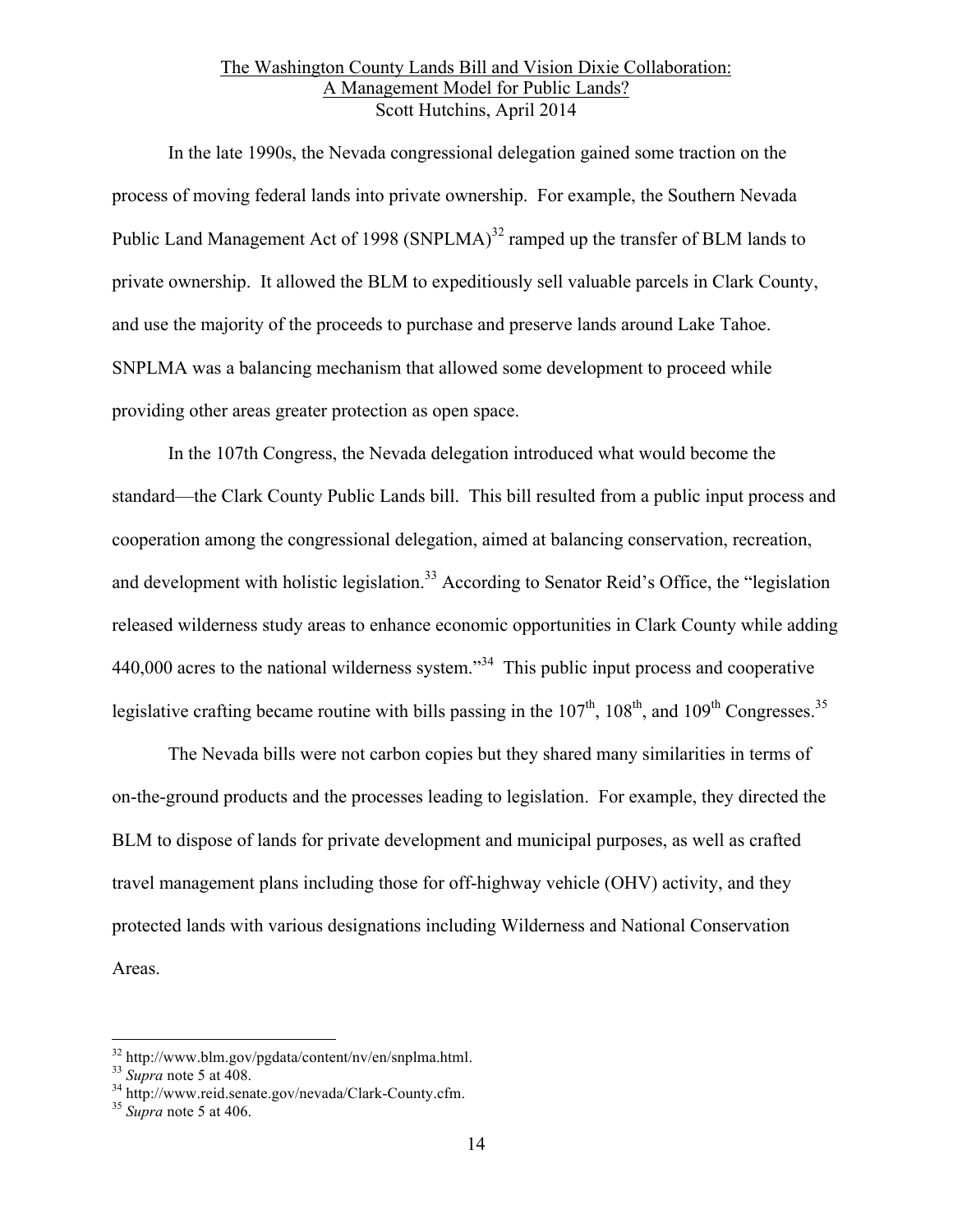Scholars have attributed the Nevada bills' success to three things: "First, local, state, and national leaders identified timely passage of legislation to address specific local issues as a high priority need. Second, the congressional sponsors committed to represent all stakeholders in an inclusive public process marked by bicameral, bipartisan public and private negotiations with the goal of achieving comprehensive solutions. [Third], the availability of a substantial source of federal monies in the form of the SNPLMA Special Account helped convince various stakeholders that promises made in negotiations could and would be kept."<sup>36</sup> In other words, leaders acted with urgency, legislators collaborated with each other and stakeholders to develop a comprehensive bill, and federal money bolstered promises from the political leaders.

However, early versions of the Growth Act failed to satisfy this formula. Before Vision Dixie, mutual suspicion and distrust among stakeholders, and staunch opposition from the environmental community meant a lands bill was almost destined to fail.<sup>37</sup> In Utah, environmentalists have traditionally had little confidence in their political leaders. Also, at least stakeholders in Washington County had become heavily entrenched and unable to cooperate. By contrast, in Nevada environmentalists trusted Senator Reid to represent their interests, and the congressional delegation was able to cultivate cooperation at both the local and national levels.

### **B. The Black and White of the Washington County Lands Bill**

The Lands Bill included a host of designations and directives. It permanently conserved lands and rivers, it directed the BLM to conduct transportation management planning and dispose of BLM lands, and it conveyed federal lands for public purposes. Below are descriptions

<sup>36</sup> *Supra* note 5 at 417. <sup>37</sup> *Supra* note 5 at 420.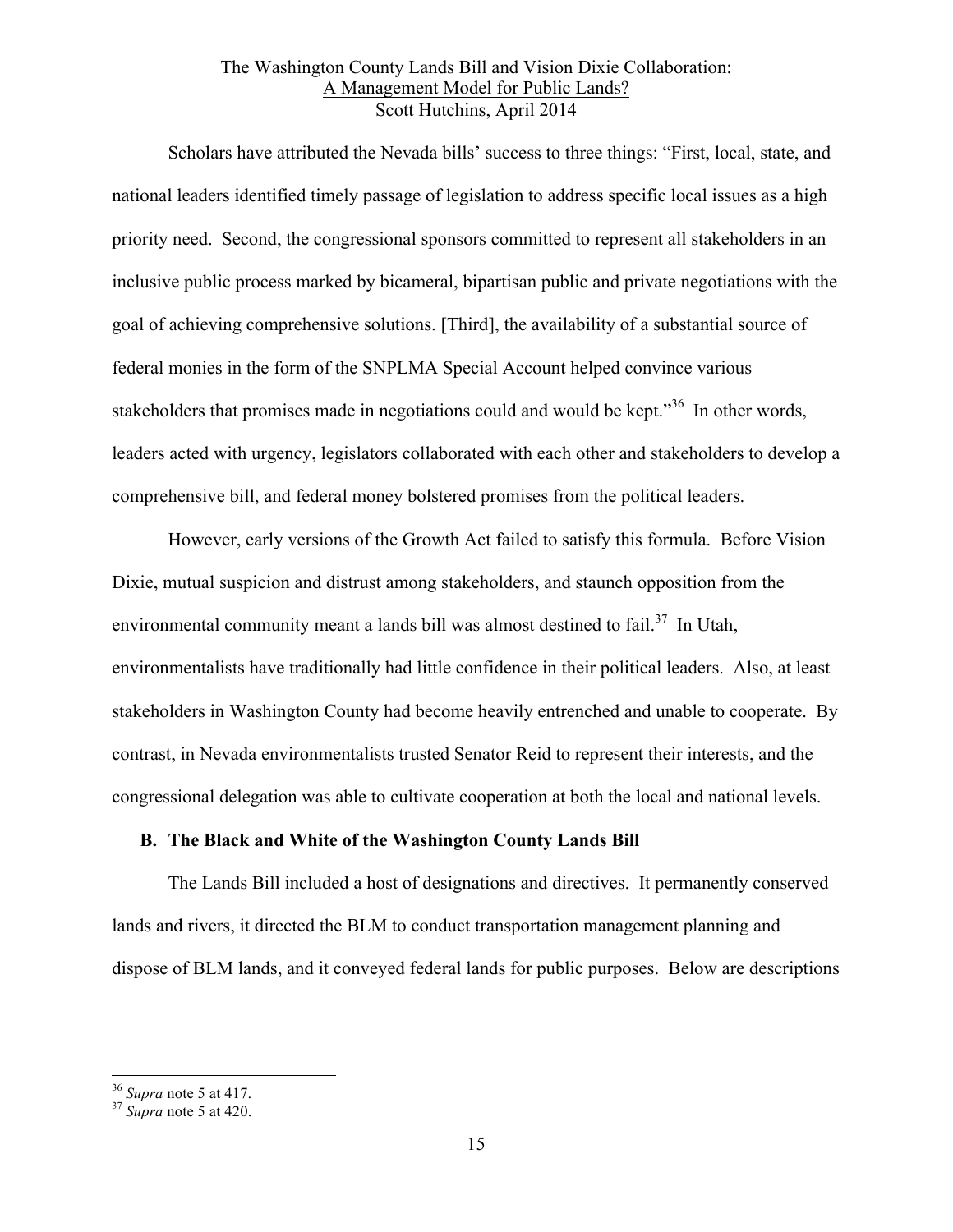of the Lands Bill's notable elements and a hyperlink to text of the legislation is included at the end of this piece.

# **Conservation Lands and Rivers**

The Lands Bill designated new Wilderness, overlaid Wilderness on parts of Zion

National Park, designated stretches of Wild and Scenic Rivers, and created two new National

Conservation Areas (NCAs).

- New Wilderness: 131932 acres (an addition of 35952 acres over the Growth Act numbers)
- Wilderness overlay on NPS lands: 124406 acres (an addition of 663 acres over the Growth Act numbers)
- Red Cliffs National Conservation Area: 44725 acres (a *deduction* of 16748 acres compared to the Growth Act)
- Beaver Dam Wash National Conservation Area: 68083 acres (not included in the Growth Act)
- 165.5 miles of Wild and Scenic designation for segments and tributaries of the Virgin River (no change from the Growth Act numbers)

Wilderness designations are well-documented and will not be addressed in detail here.

The NCAs, however, present more interesting and novel cases as the BLM is required to manage lands at a sort of intermediate level—more protective than standard public lands, but less protective than Wilderness. The Red Cliffs NCA is especially significant because it covers almost all of the land on the northern edge of the largest and fastest growing city in the county,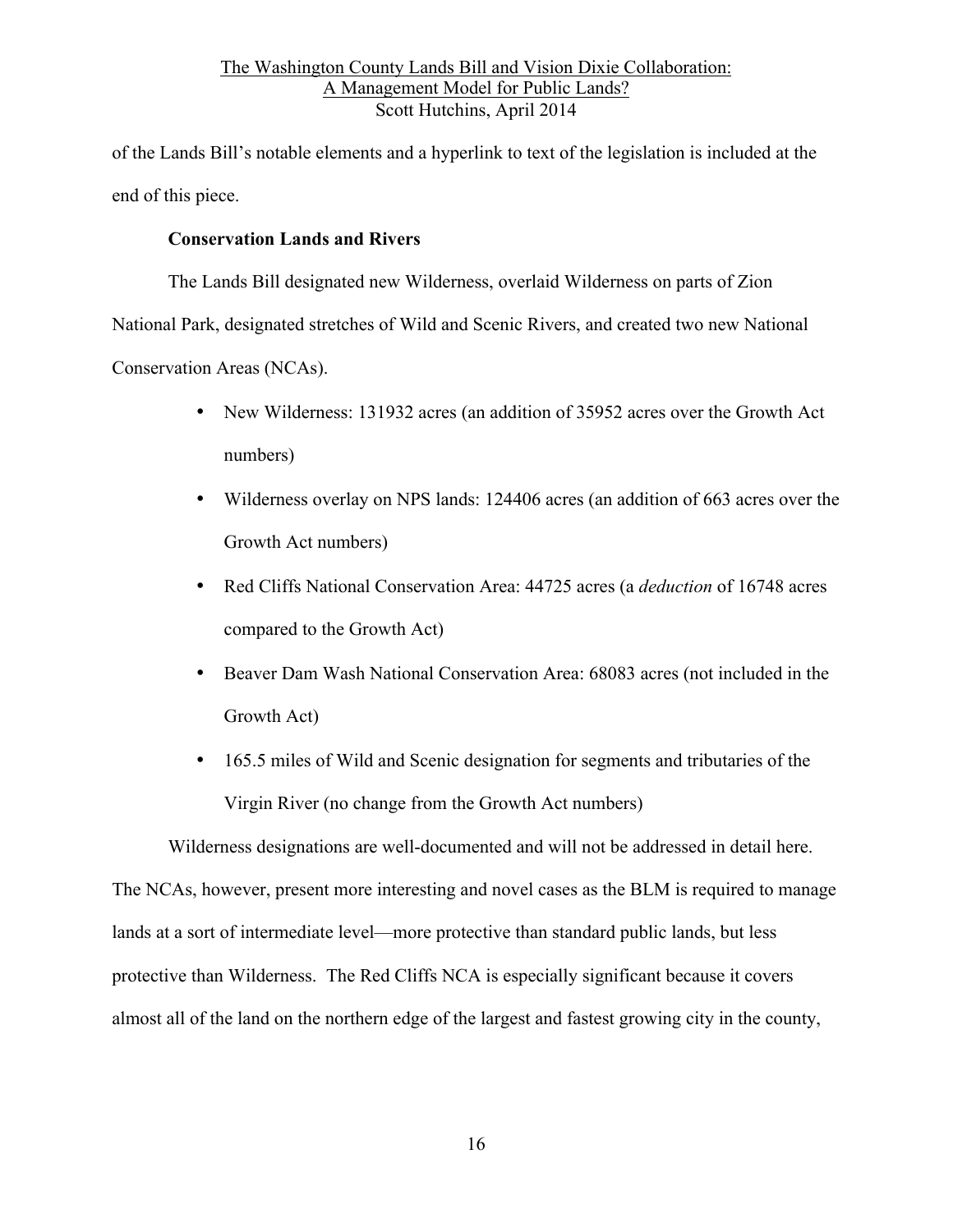St. George.<sup>38</sup> Unlike some of the remote Wilderness Areas in the County, this NCA represents the hard line between development and conservation.

The Red Cliffs and Beaver Dam Wash NCAs are two of sixteen NCAs throughout the west and Alaska managed by the BLM.<sup>39</sup> The NCA designation is an elevated management status over the standard BLM lands, but it is not as rigorous as the non-impairment management standard that attaches to Wilderness areas. The management purpose is to "conserve, protect, and enhance for the benefit and enjoyment of present and future generations the ecological, scenic, wildlife, recreational, cultural, historical, natural, educational, and scientific resources of the National Conservation Area."40 This purpose applies to both NCAs.

The Red Cliffs NCA overlaps with two other more conservation-protective areas. The Red Cliffs NCA encompasses the Red Cliffs Desert Reserve<sup>41</sup> created in 1996 through a Habitat Conservation Plan (HCP) for the Threatened Mojave Desert Tortoise. It also overlaps with two new Wilderness areas created by the Lands Bill.

The Lands Bill mandates that the BLM, in consultation with state, tribal, and local governmental entities, develop a comprehensive plan for the long-term management of both NCAs by March 30, 2012.<sup>42</sup> The BLM did not meet the deadline; in fact, the plans are only in the earliest stages of development as of December 2013. This failure to meet not just a deadline, but to develop comprehensive plans in consultation with local and state entities is a significant problem that illustrates why more specific implementation measures should have been included in either Vision Dixie or the Lands Bill, or both.

38 For a map, *see* 

http://www.blm.gov/pgdata/etc/medialib/blm/ut/st\_\_george\_fo/nlcs/maps.Par.24479.File.dat/RedCliffsNCA.pdf

<sup>&</sup>lt;sup>39</sup> See http://www.blm.gov/wo/st/en/prog/blm\_special\_areas/NLCS/National\_Conservation\_Areas.html <sup>40</sup> Supra note 1 at Sec. 1974.<br><sup>41</sup> See http://www.redcliffsdesertreserve.com/.<br><sup>42</sup> Supra note 1 at Sec. 1974(d).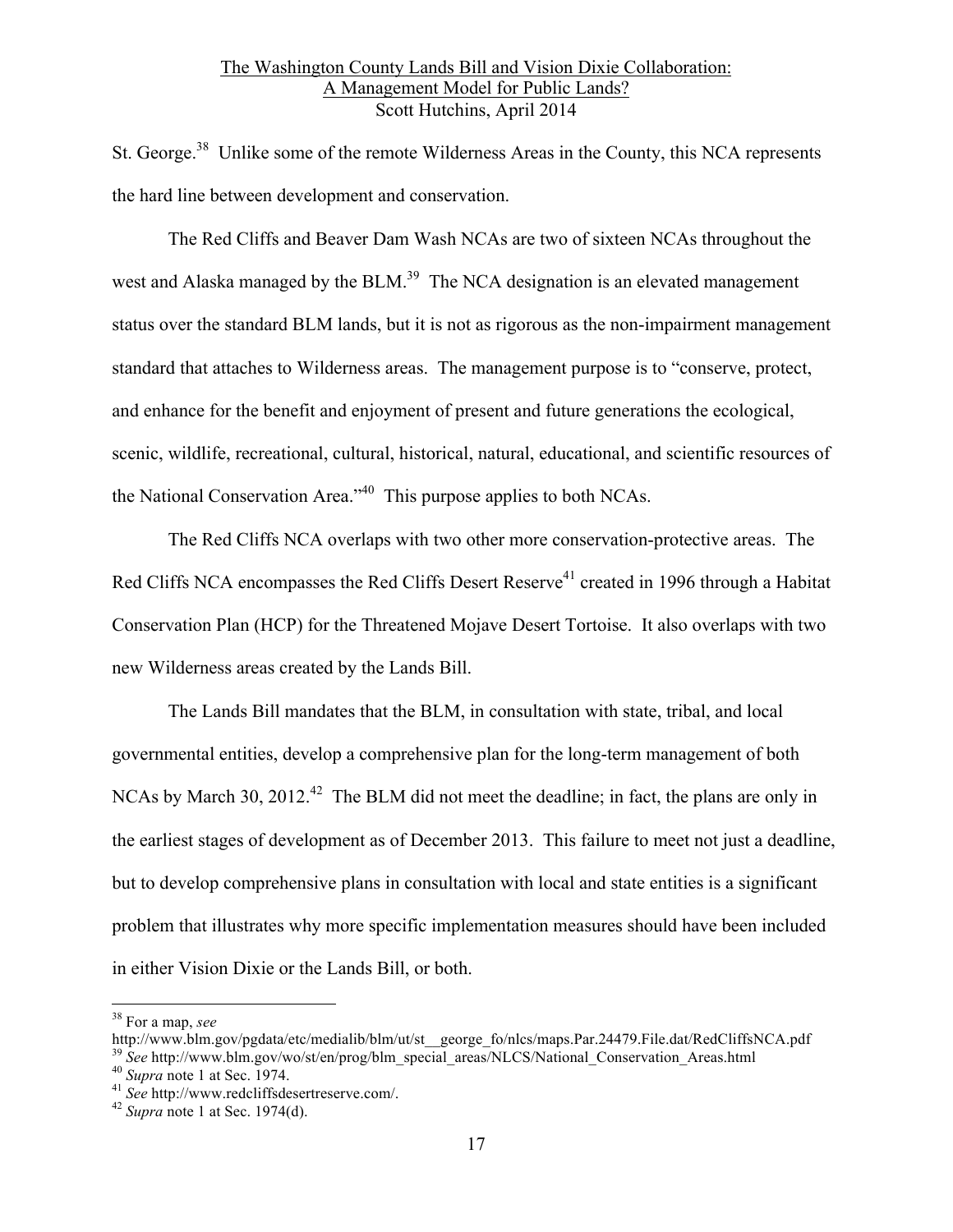The Lands Bill also mandated several standard measures that accompany a conservationcentric management area. It withdrew lands within the NCA boundaries from location, entry, appropriation, patenting, mineral leasing, mineral materials, geothermal leasing, and disposal. Both NCAs can continue to be used for grazing but it will be subject to certain conditions and in accordance with the purposes of the NCAs. Only grazing rights established before March 30, 2009 will be permitted. The Lands Bill also mandated limitations on motorized vehicle travel in the NCAs which will be addressed in more detail in the next section.

# **A Travel Management Plan and Northern Transportation Route**

The Lands Bill requires that within three years of passage, the BLM, in consultation with federal agencies, state, tribal, and local governments, "shall develop a comprehensive travel management plan for the land managed by the [BLM] in the County.<sup>43</sup> Also, in developing the plan, "the Secretary shall—in consultation with appropriate Federal agencies, State, tribal, and local governmental entities ... and the public, identify 1 or more alternatives for a northern transportation route in the County.<sup>344</sup> The purpose of the plan is to provide for safe and orderly off-highway vehicle recreation and reduce conflict between competing uses.

The Lands Bill also requires that the BLM and Forest Service work together to establish an off-highway vehicle (OHV) trail system. Once established, the trails are to be monitored for negative impacts on natural and cultural resources and wildlife. The Secretaries of Interior and Agriculture have discretion to re-route and temporarily close trails as needed to protect resources.

#### **Disposal of BLM Land**

<sup>43</sup> *Supra* note 1 at Sec. 1977(b). <sup>44</sup> *Id.*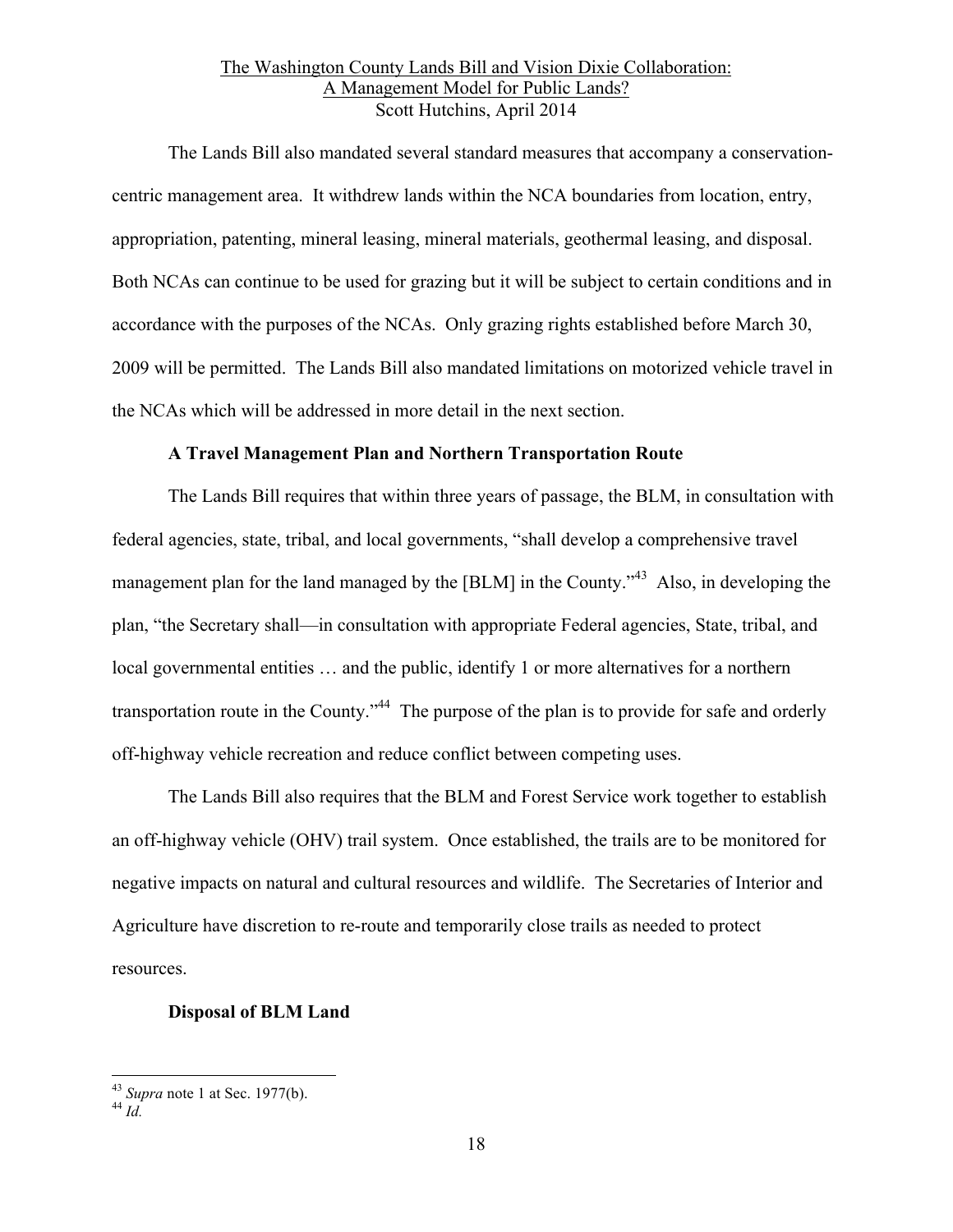The Lands Bill permits the BLM to dispose of land but does not mandate any specific number of acres. The relevant text is: "Consistent with applicable law, the Secretary of the Interior may sell public land located within Washington County, Utah, that, as of July 25, 2000, has been identified for disposal in appropriate resource management plans."<sup>45</sup> In other words, it says the agency *may* do what it already had the power—under the Federal Land Policy and Management Act—and intention to do—as indicated by the Resource Management Plans. This contrasts with the Growth Act which would have mandated the agency to dispose of over 24,000 acres.

# **Public Purpose Conveyances and Tribal Land**

The Lands Bill conveyed, all together, 353 acres to the County and the cities of St. George and Hurricane. These lands are to be used for open space, expansion of the County jail, an equestrian park, recreation, and public administrative offices. The Lands Bill also conveyed 640 acres to the Shivwits Band of Paiute Indians.

# **III. A Contrasting Case From Owyhee County, Idaho**

The 2009 Omnibus Bill also included a lands bill for Owyhee County, ID.<sup>46</sup> In many ways this legislation mirrored Washington County's. The Owyhee Bill designated over 500,000 acres of Wilderness, several hundred miles of Wild and Scenic Rivers, and directed the BLM to take specific management actions including transportation planning.

The community dynamics and the collaborative processes leading up to the Owyhee Bill sharply contrast Washington County's. Specifically, the Owyhee collaboration process excluded the BLM—the one agency responsible for the majority of public land in the county.<sup>47</sup> This

<sup>&</sup>lt;sup>45</sup> *Supra* note 1 at Sec. 1978(a).<br><sup>46</sup> *Supra* note 1 Subtitle F, sections 1501-08.<br><sup>47</sup> There are no Forest Service or National Park lands in Owyhee County.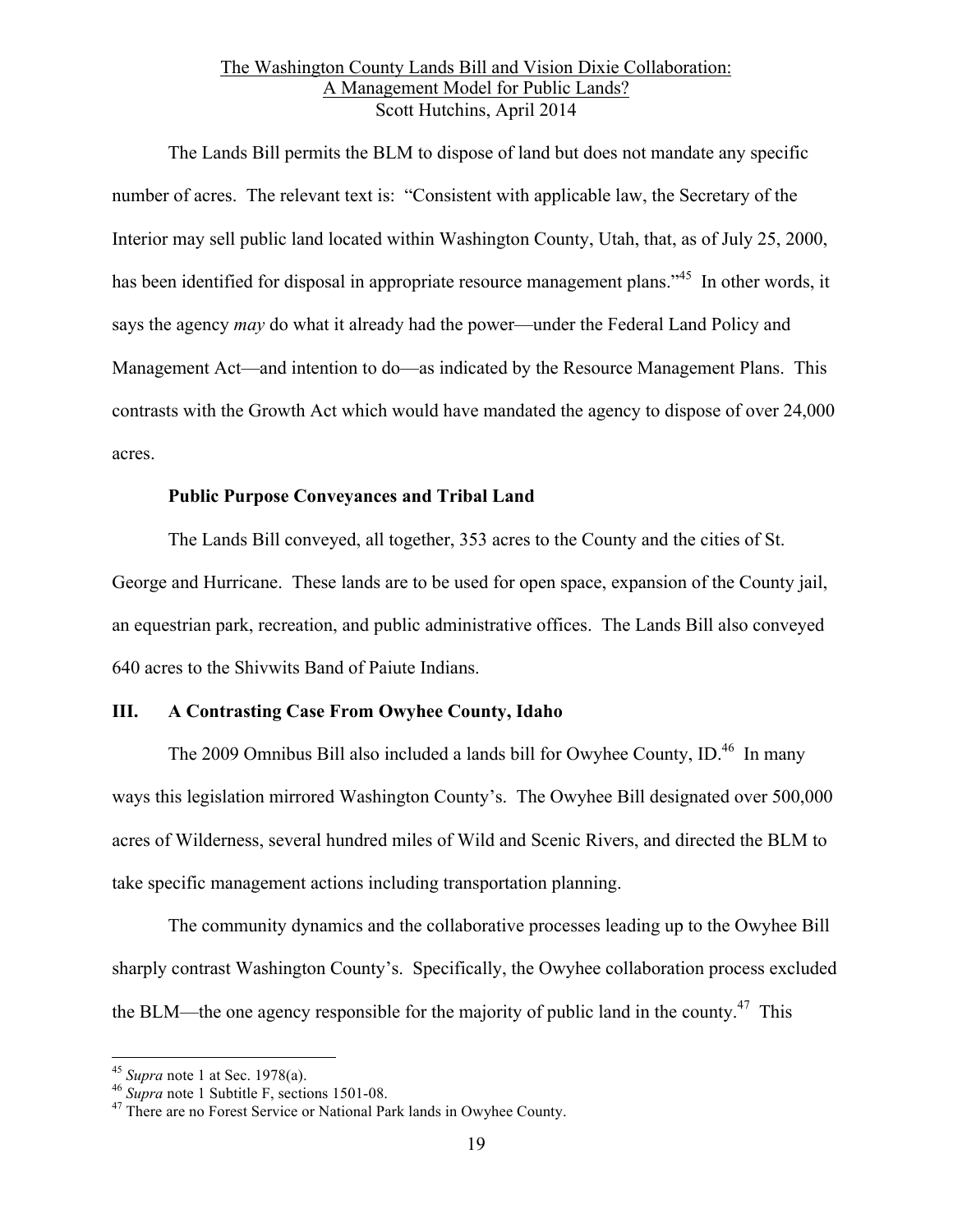happened, most likely, for two reasons: one, there was long-standing, deep mistrust between ranchers and the BLM, and two, President Clinton had just used his unilateral Antiquities Act power to designate the Grand Staircase-Escalante National Monument (GSENM).

The GSENM likely provoked fear that similar Monument designations would be enacted upon other rural ranching communities like Owyhee County. Presumably the community rallied their congressional delegation to prevent this. Fear and aversion to Monument designation is commonplace around the Intermountain West since the establishment of the GSENM. While conservationists generally favor designations, many community members—especially ranchers—do not.

Excluding the BLM from the process would prove problematic in the Owyhee case. The BLM is bound by federal laws and regulations when it makes decisions and manages public land. According to one interviewee, several agreements made among the members who were present and some small elements of the legislation did not recognize these legal and regulatory requirements. As a result, after the legislation passed, some community members were surprised to find that their expectations could not be met by the laws and regulations that bind the BLM. If the BLM had been present from the beginning these issues may have been avoided.

There is lingering tension between the BLM and the Owyhee community. The implementing group—the *Owyhee Initiative*—does not list the BLM as one of their supporters, nor are they included on the Board of Directors.<sup>48</sup> Also, Rep. Bishop of Utah hosted a congressional hearing in late 2013 titled "Threats, Intimidation and Bullying by Federal Land Managing Agencies," in which Owyhee County ranchers recounted stories of intimidation by the BLM. The hearing's title suggests ongoing conflict.

 <sup>48</sup> *See* http://www.owyheeinitiative.org/resources.htm. Website last visited on 4/18/14.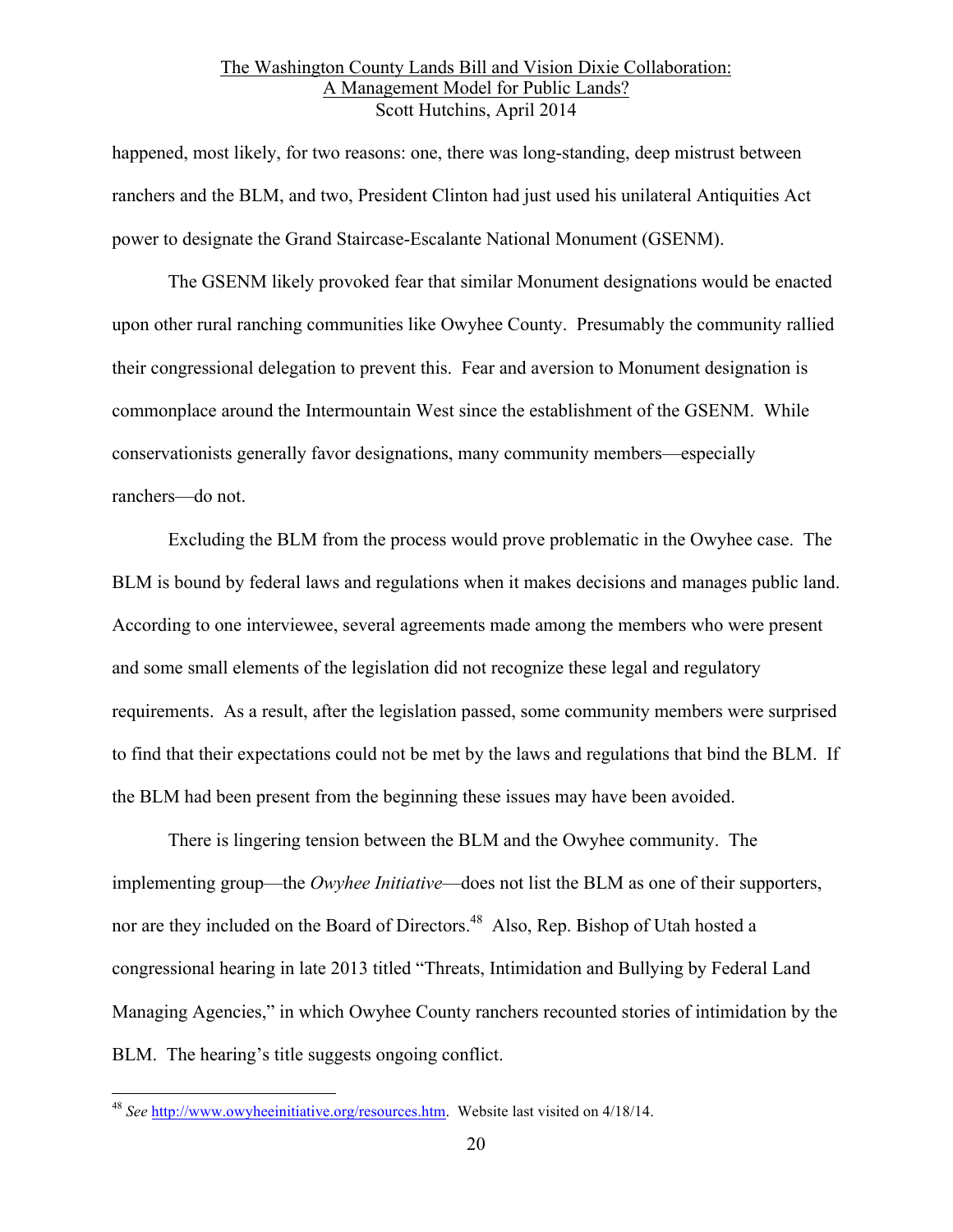An Idaho Statesman article claimed that stories told at the hearing were old news and not indicative of current community relations.<sup>49</sup> Nonetheless, the hearing itself reflects ongoing mistrust between political leaders—especially states' rights advocates—and federal public lands agencies. Two of the conclusions in this paper are that political leadership and positive individual attitudes are critical to successful collaborations. Rep. Bishop's hearing undercut these facts.

According to one interviewee, poor relations prior to 2009 have improved. The Owyhee Initiative's organizers invited the BLM to the table a few weeks before the Omnibus Bill passed and since then the agency has actively participated with the group. In general, the legislation forced the ranching community, environmentalists, and the BLM to come together and this inand-of-itself ameliorated some long-standing mistrust.

The Owyhee example is useful because it demonstrates that sufficient political will can produce a lands bill. Inclusive collaboration is not critical. In Washington County the process was largely inclusive from the beginning. Its passage is sometimes attributed to this fact, but Owyhee County demonstrates that legislation is its own animal and, for better or worse, any county can have a lands bill if their delegation has enough influence. For this reason legislation should not be the favored tool for solving local land use conflicts.

Lands bills can gloss over underlying conflicts and perpetuate mistrust. Also, legislation does not always reflect the legal and regulatory realities of public lands management. Only through collaboration and the right attitudes of land managers, County Commissioners, and other local decision-makers can communities expect to make progress on these seemingly endless western conflicts.

 <sup>49</sup> http://www.idahostatesman.com/2013/11/04/2850110/old-stories-miss-collaborations.html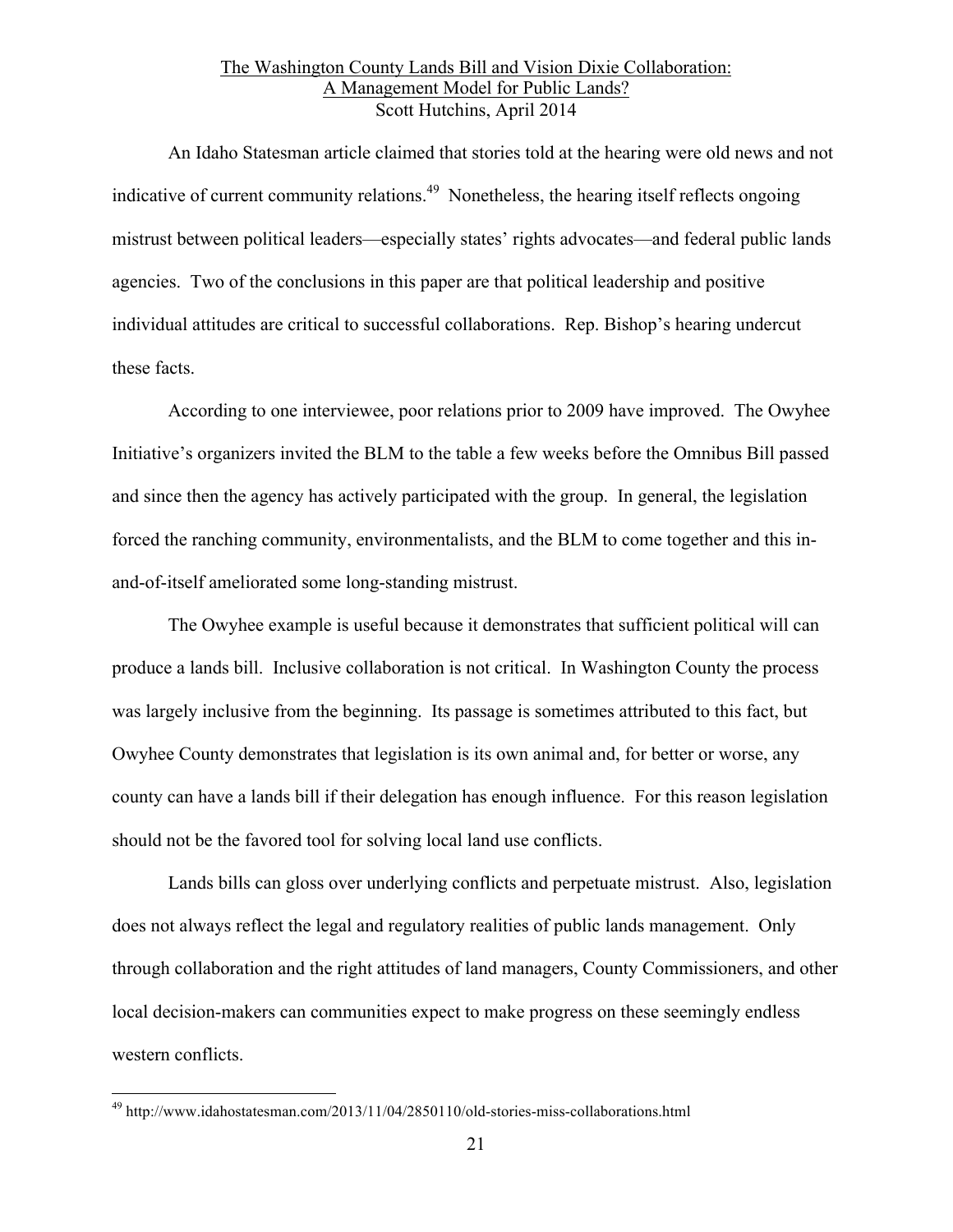#### **IV. Strengths and Weaknesses**

The Washington County Lands Bill effectively settled at least one long-standing conflict: the Wilderness issue. More generally, the community can proceed with durable certainty about future land use. Decision-makers should expect less resistance to several development issues and conservation groups can feel secure in the Wilderness, National Conservation Area, and Wild and Scenic designations. Finally, Vision Dixie brought a changed community together and laid the foundation for future collaboration.

However, neither the Lands Bill nor Vision Dixie solved all the community's problems. The BLM has not yet completed several planning processes that will have major impacts on transportation corridors, recreation, land disposal, and conservation. While there will be no more Wilderness, Areas of Critical Environmental Concern (ACEC) designations loom over some of the County's interests. Also, relations between environmentalists, the County, developers, and federal agencies have improved, but remain at odds over several issues like transportation corridors. Although it is not yet clear, there is a risk that a lack of concrete implementation measures will undermine Vision Dixie's momentum.

### • **Strength: Deliver Long-Term, Durable Certainty**

The Lands Bill and Vision Dixie produced durable, long-term certainty on several important issues. Securing certainty is important to political leaders, conservationists, businesses, and land use planners. In this way it is an *interest*, shared by effectively all the parties in Washington County because uncertainty inhibits economic development, puts valuable habitat and open space at risk, and fuels conflict.

Certainty can be represented concretely. For example, the Lands Bill drew definitive lines on the map that represents specific and relatively static land management standards for the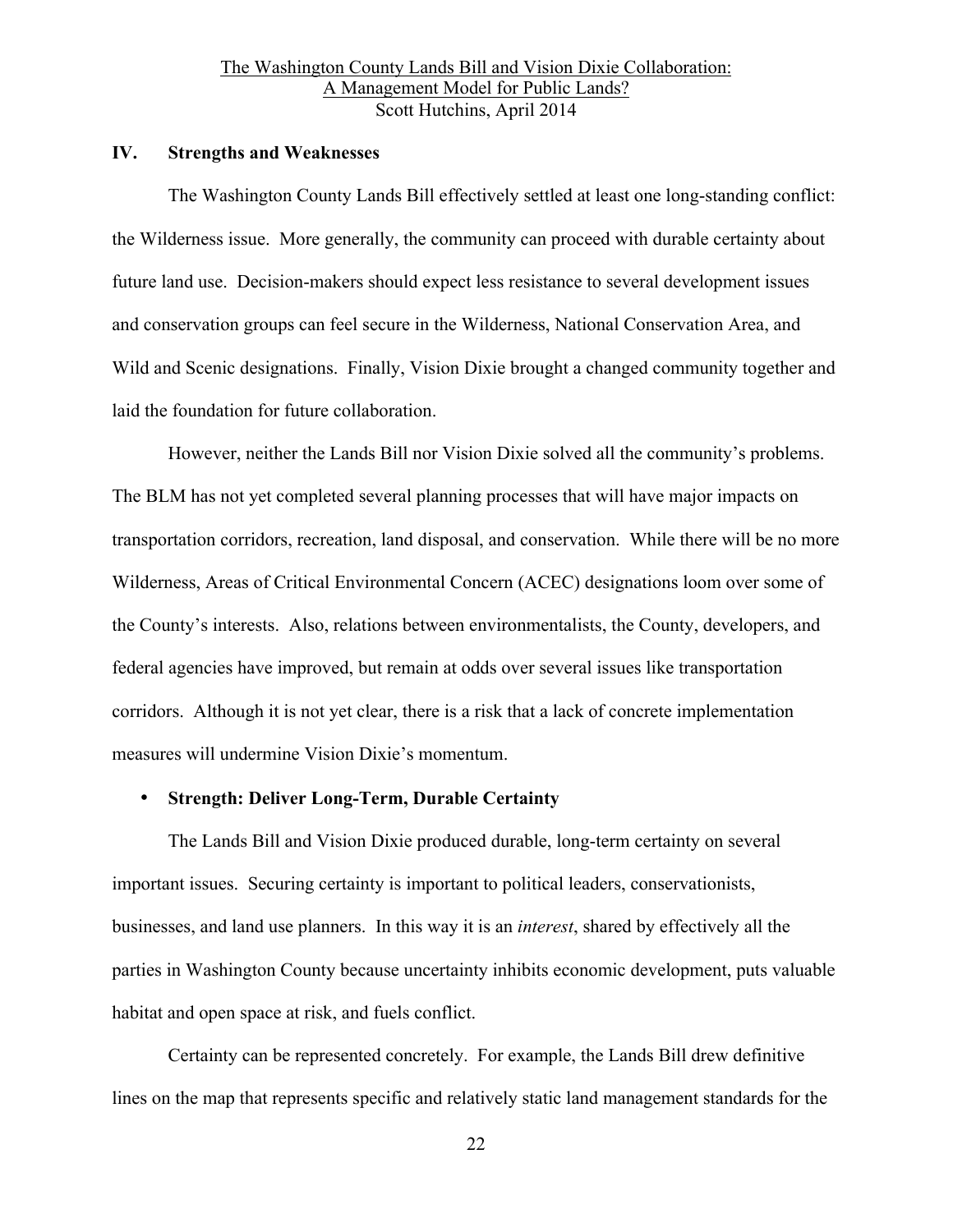foreseeable future. Only Congress can draw many of these lines and this is one of the Lands Bill's strong points. Because of the Lands Bill, there is substantially more Wilderness. At the same time, those interested in securing more land for other uses can be confident that there will likely never be more Wilderness designated in Washington County.

Securing certainty is effectively equivalent to minimizing risk. Community leaders seek low-risk opportunities for capital investment, conservationists want to minimize the risk that their favored lands will be degraded, and public land management agencies aim to minimize the risk of litigation.

Long-term certainty is most secure when all stakeholders have an opportunity to express their interests to a receptive decision-making body. These interests need to be at least nominally reflected in the final product. Long-term certainty is less secure when the lines are drawn by unilateral authoritative action, like designating Monuments under the Antiquities Act. Although Monuments give some parties long term certainty—conservationists—they can likely exacerbate existing conflicts if they do not reflect all the interests involved.

With that said, it does not seem necessary that every interest is *directly* reflected in the final product. Rather, all that is necessary is that each interested party feels they had a part to play and they made their voice heard. This conclusion is not in line with several collaboration and consensus theories. However, reasonable people are willing to overlook omissions—e.g. the Lands Bill does not include every legitimate interest put forward during the collaboration—when they feel that they had a fair role in a just process.

Some interviewees expressed concern that certainty had not been achieved on several important issues including transportation and restrictive conservation measures, like ACECs. However, compromise was essential to complete the legislative process. Also, it is unlikely that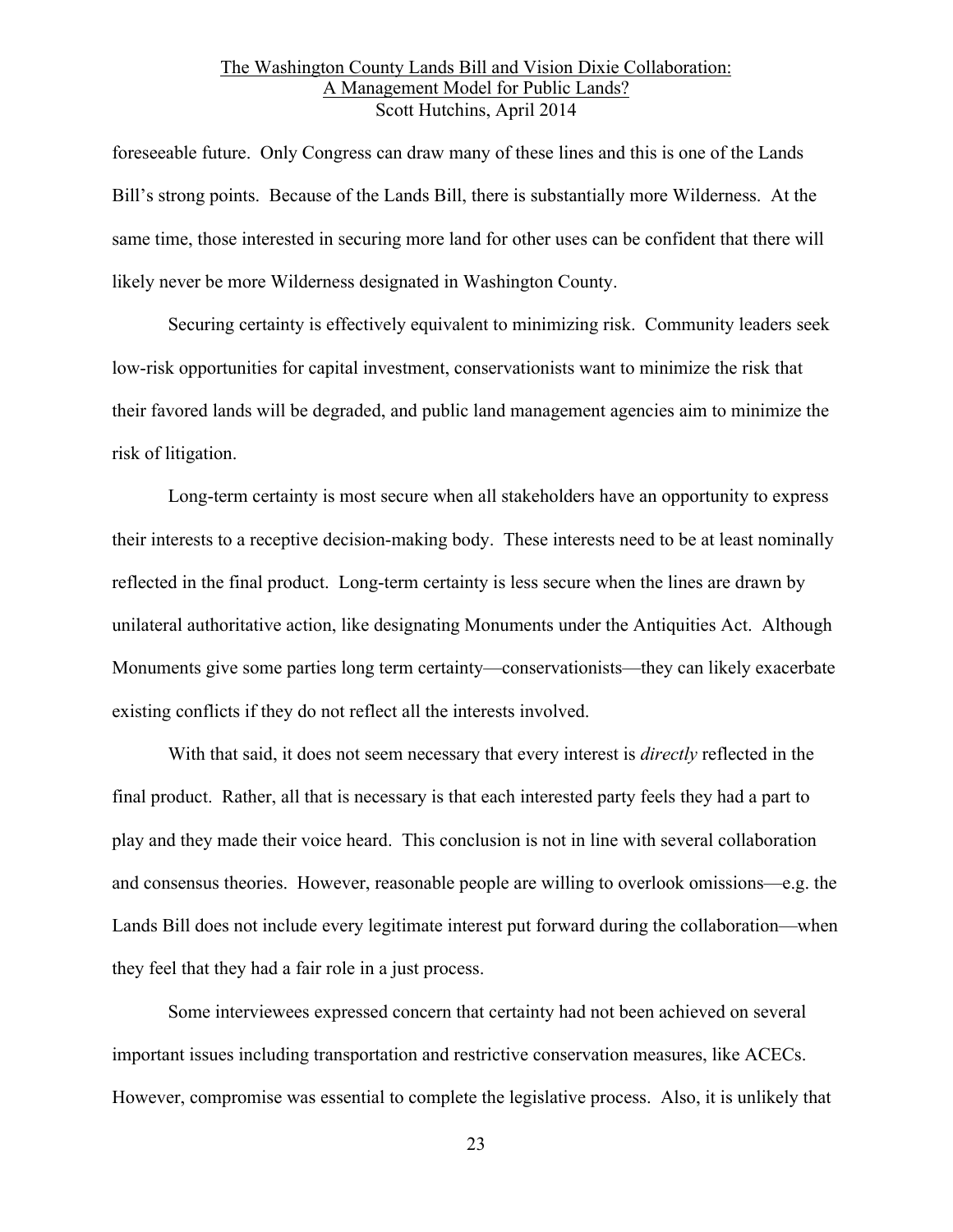Congress will ever mandate "hard release" language and undermine federal public land agencies' discretion. That is, Congress will most likely not mandate that the BLM refrain from designating ACECs in such a large area as Washington County.

In sum, pairing an inclusive, collaborative, and detailed planning process with legislation is an effective way to secure durable, long-term certainty. Washington County did this with Vision Dixie and the Lands Bill. There are drawbacks which will are addressed below, but this was certainly one of Washington County's strengths.

#### • **Strength: Provide Political Cover**

Vision Dixie and the Lands Bill provided political cover to local, state, and national political leaders. Interviewees indicated that prior to Vision Dixie there was resistance at the County level to involve the public in land deals and planning. This resistance could be attributed to long-standing and deep seated views about what Washington County *is* and how it ought to be run, combined with limited turnover in county leadership positions. Also, similar to rural counties around the West, Washington County resisted any importation of "big-city methods," like those employed by the Wasatch Front.

By using Envision Utah's methodology and opening the doors to all community members, the Vision Dixie process marked a change in Washington County. With an influx of new community members and evolving concerns, the process shined light on conservation interests which had not previously had political force in the county. Additionally, Vision Dixie brought thousands of community members to the table and as a result gave them a sense of legitimacy and influence. This inclusivity was integral to the forward momentum of Vision Dixie and its implementation.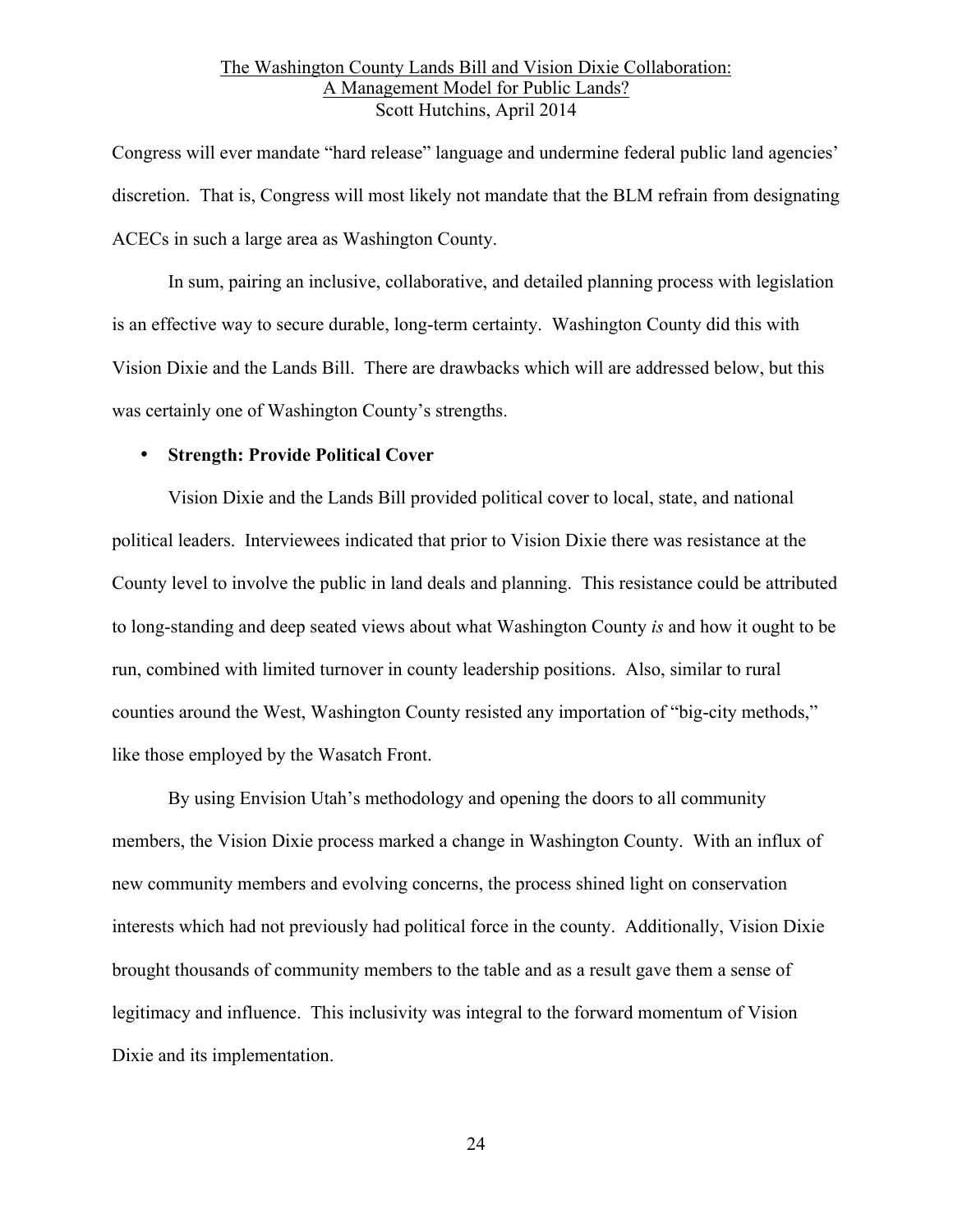Elected officials in any county experiencing growth and development are forced to make a number of decisions that have lasting effects and the potential to polarize their community. However, when the community feels that they are permitted to contribute meaningfully, and when they sense that their officials are adequately sensitive to their interests, leaders are provided greater leeway in making hard decisions. Even though parts of the community disagreed with the political or land use views of their representatives, Vision Dixie created breathing room for those officials to carry out their duties because the collaboration led to a more mutual understanding which reduced, for at least a short time, the threat of litigation and other obstacles. This political cover can at the same time be a source of dissatisfaction if it seems to be stretched too far. That possibility is addressed in the lessons learned section.

#### • **Strength: Protect Ecologically and Aesthetically Valuable Lands and Rivers**

An obvious, general strength of legislation is that it can create legally enforceable and highly durable conservation measures-- both in terms of management standards and over time, once Wilderness, probably always a Wilderness. The Lands Bill designated Wilderness, Wild and Scenic Rivers, and two NCAs out of thousands of acres that were under multiple-use or other less-than-protective management standards. This is significant for many reasons. Conservation lands are aesthetically pleasing, important for sustaining ecological systems, and encourage tourism, which could be the one most sustainable economic driver for the rural west.

Tourists, retirees, and local visitors can be assured that many of the most stunning vistas and landscapes will remain untrammeled in Washington County.Additionally, when irrigable land—which is in short supply—is replaced by subdivisions and second homes, tourism becomes a major economic engine for places like Washington County. Tourism does have different forms that are not always congruent—OHV, hiking, mountain biking, drive-through sightseeing, and so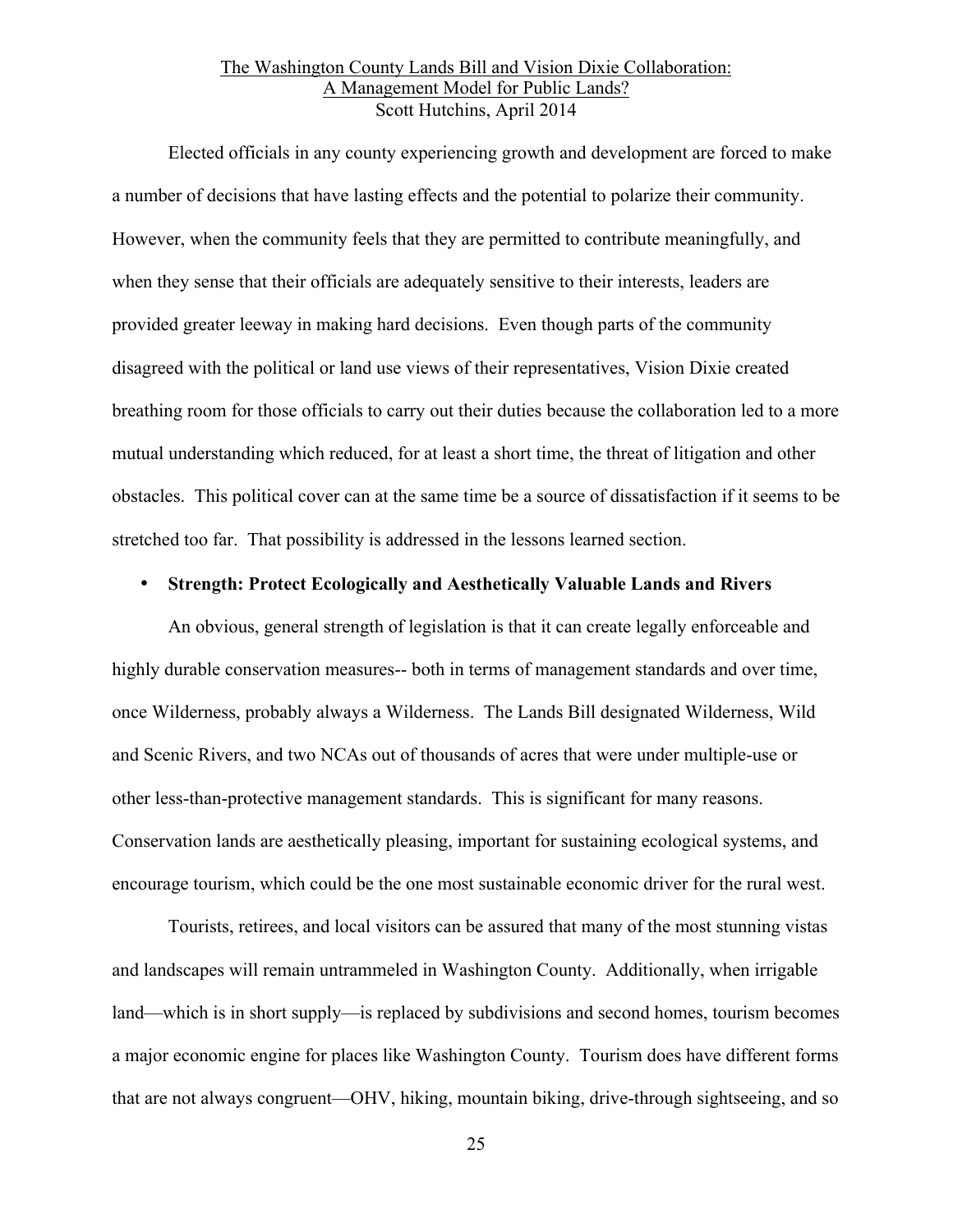on—and so preserving lands as Wilderness or a National Conservation Area is not *always* a draw for *all* tourists. Nonetheless, the Lands Bill represents a fairly balanced approach to these different ways of experiencing public lands.

#### • **Strength: Aid Community Development**

The Lands Bill aided community development by transferring public lands to several municipalities through Public Purposes Conveyances, essentially free of cost. The beneficiaries include the Temple Quarry, Hurricane City Sports Park, Washington County Public School District, Washington County Jail, and the Hurricane Equestrian Park. Public Purposes Conveyances are a great benefit to communities that are surrounded by federal public lands. Conveyances like that in the Lands Bill are much more streamlined and immediate than other disposal mechanisms and land swaps. Confrontational tactics that the Sagebrush Rebellion-type groups employ are unlikely to ever have widespread success or support. Legislation based on collaborative agreements is much more likely to be repeated and serves rural communities better than adversarial demands.

#### • **Strength: Provide Land for Tribes**

The Lands Bill conveyed 640 acres of BLM land to the Shivwits Band of Paiute Indians. The research for this paper did not uncover the background to this transfer and therefore, it cannot be addressed in any detail. Whatever the case was, without Congress, this type of transfers cannot occur.

#### • **Weakness: Implementation Mechanisms and Accountability**

Vision Dixie is predominantly an abstract representation of the community's values. It is not a concrete plan and it does not include enforceable standards, backstops, performance measures, or obligations. Political leaders are not bound to follow the Vision Dixie principles in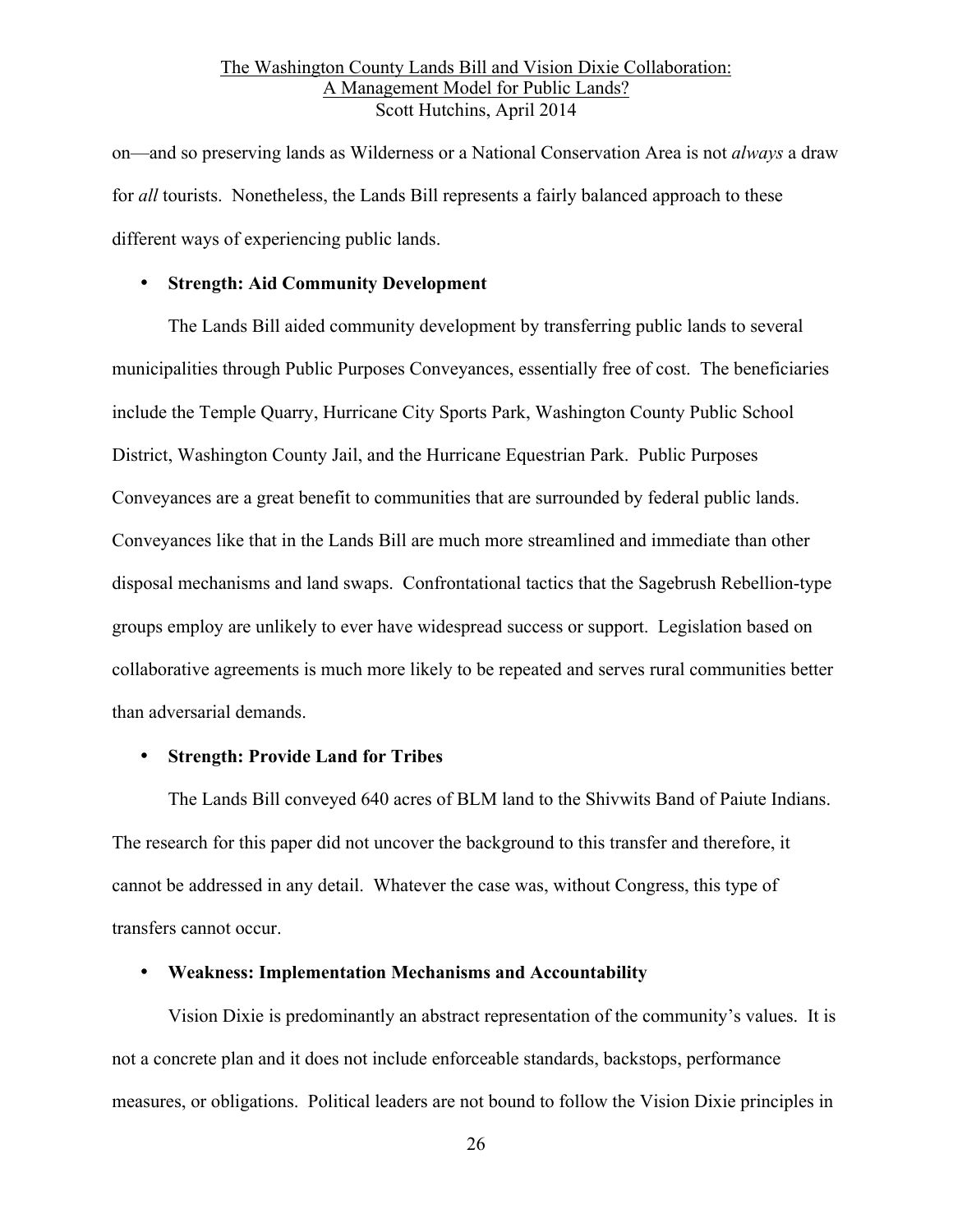their decision-making. The draftors of the final report made it clear that each community reserves the right to use it at their discretion. Community members can only appeal to their leaders through the usual channels and have only the same political remedies they had before the Vision Dixie process.

Vision Dixie distilled an executive committee from the larger steering committee and they were the *de facto* implementing body for Vision Dixie. However, this committee no longer meets on a regular basis, nor are they required to. Neither Vision Dixie nor the Lands Bills changed the *status quo* of authority or local decision-making. It was simply an expression of the community's interests and values. The executive committee has no authority to hold any decision-maker accountable. There are no accountability measures of any kind in the Vision Dixie final report. For the conservation interests this has become a major weakness of the collaboration.

Discretion to implement the final document is a double-edged sword. On the one hand, reserving discretion to decision-makers within each municipality is good because decisions can be based on their community's unique needs. Many interviewees agreed on this point, reflecting a highly valued principle in the rural West: independence. On the other hand, decision-makers are at risk of employing too much political cover from Vision Dixie. Some conservation interests expressed concern that decision-makers could backtrack on their promises or merely pay lip service to the Vision Dixie principles. While there is no concrete evidence that this is taking place, including enforceable measures is an opportunity for improvement.

The Lands Bill imposes legal requirements on federal agencies but they mostly derive from existing laws and regulations. For the most part, it adjusted jurisdictional boundaries; it did not impose accountability or implementation obligations. For example, unlike the proposed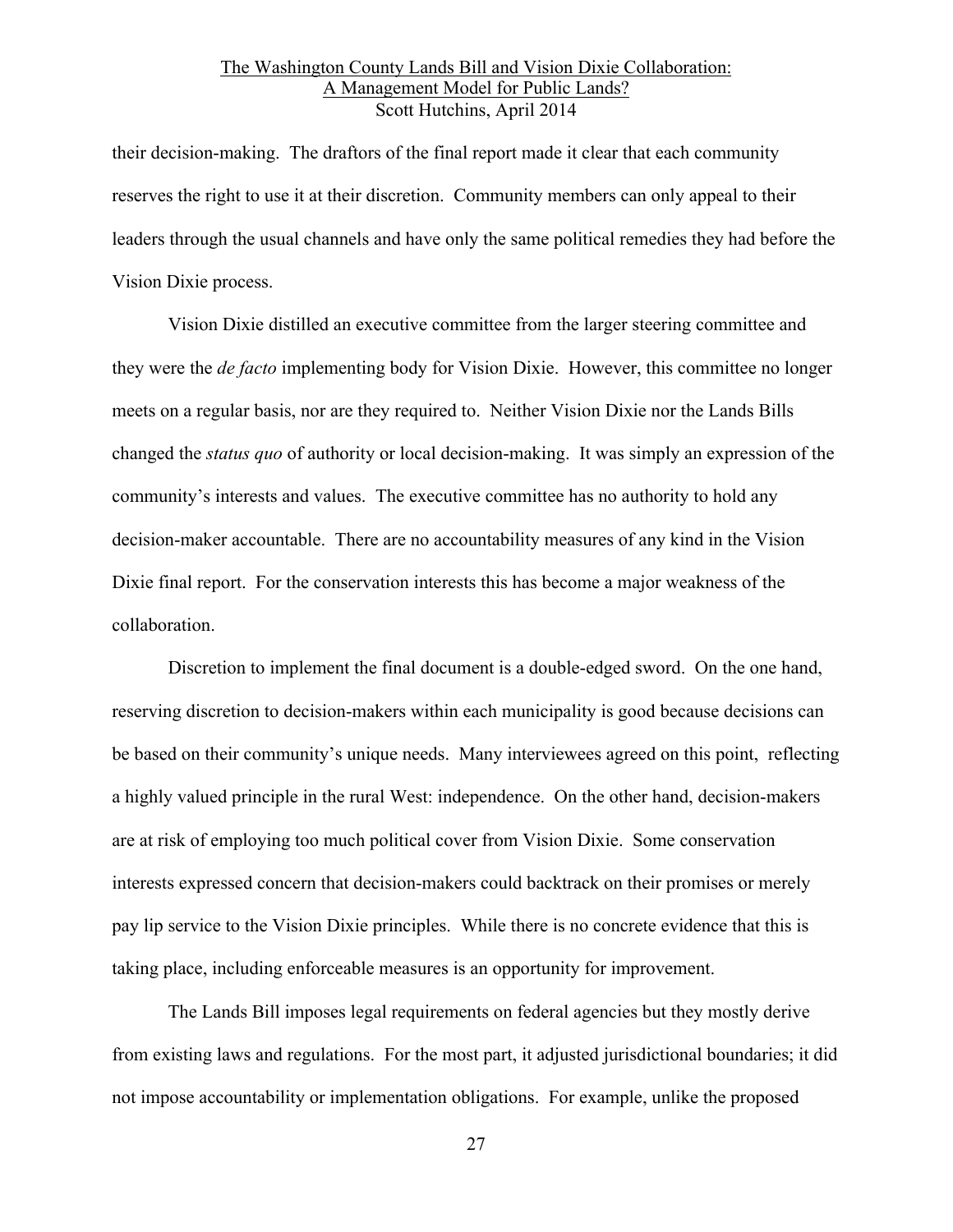Growth Act, the Lands Bill does not require the BLM to dispose of land within a specific time period. It does impose some planning requirements but the language was not as direct as the County had hoped. Additionally, the BLM has failed to meet some of these deadlines including those that will have significant impacts on travel management, recreation, and enhanced conservation designations like ACEC. These pending decisions are highly important to both the conservation interests and the County.

The Resource Management Plans for the two NCAs were to be developed within three years—March 2013—but they are still in the early stages of development as of early 2014. Also, the BLM continues to have discretion to designate ACECs essentially anywhere. Although this has not happened, nor has the BLM made any official indications that it will, the County is concerned that ACECs will become de facto Wilderness areas. For this reason they believe the Wilderness issue is not permanently resolved in Washington County.

The County had hoped for *hard release* language in the Lands Bill. This language refers to explicit congressional edicts that agencies have no discretion to manage lands in a certain geographic area as de facto Wilderness or as suitable for future Wilderness designation—it *releases* the lands to other uses that may impair Wilderness qualities. This is an issue where the legislation could have imposed more concrete obligations. However, all the interviewees who commented on this issue agreed that *hard release* language was unlikely to be included in these types of lands bills.

In contrast to Washington County, Owyhee County, Idaho does have a strong implementing group. The group is called the Owyhee Initiative and it meets regularly to handle the ongoing issues arising from their lands bill and other public lands issues. One interviewee noted, the continuous commitment from all the members greatly improved relations among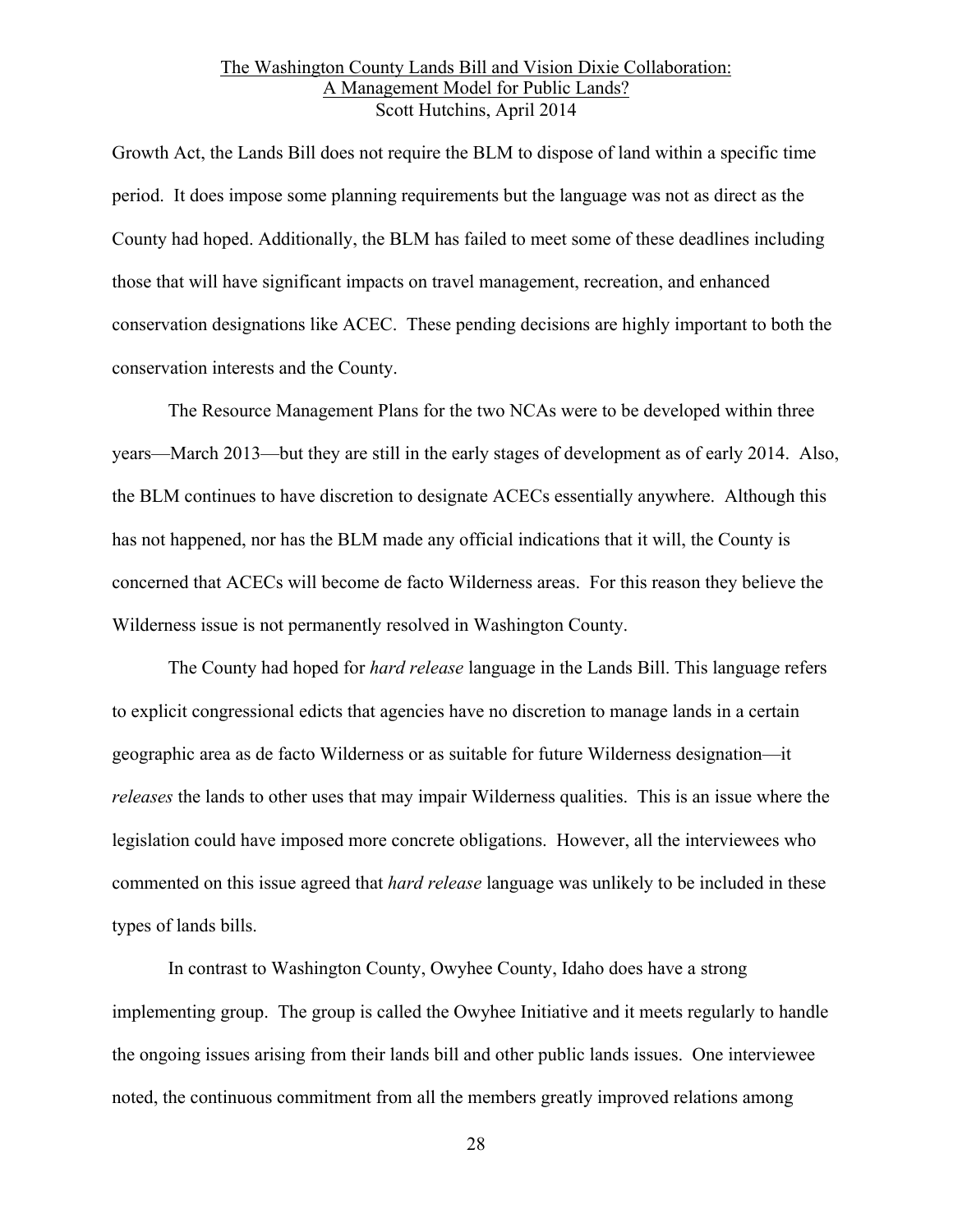ranchers, conservationists, and the BLM. It has also facilitated the resolution of many issues that arose prior to the lands bill and were sticking points in the implementation phase.

Both in Washington and Owyhee Counties, many parties expected the lands bills and community collaborations would translate directly into BLM management decisions. Some of these expectations were misguided because most BLM management processes are inflexibly determined by law and agency regulations. BLM transportation planning in Washington County is the obvious example of this miscommunication and it will be addressed next.

Imposing concrete implementation and accountability obligations is best left to individual communities rather than Congress. There are fraught Constitutional issues with Congress telling small communities what to do; rural Western communities typically despise "Federal encroachment," on their rights. Additionally, the subtleties of community planning require local knowledge.

Community collaborations should acknowledge this "weakness" and not expect lands bills to force a federal agency to take specific actions. Similarly, if communities expect local leaders to do something, they should demand concrete obligations and hold them accountable *before* the collaboration process loses momentum. For example, communities could take the Vision-type recommendations and demand that the county and municipalities immediately incorporate them into zoning regulations and decision-making guidelines. Also, as evidenced by Owyhee County, ongoing commitment from local citizens to implement a plan is critical.

# • **Weakness: Unresolved Issues With the Northern Transportation Route and Travel Management Plan**

The Lands Bill requires that "the Secretary shall—in consultation with appropriate Federal agencies, State, tribal, and local governmental entities … and the public, identify 1 or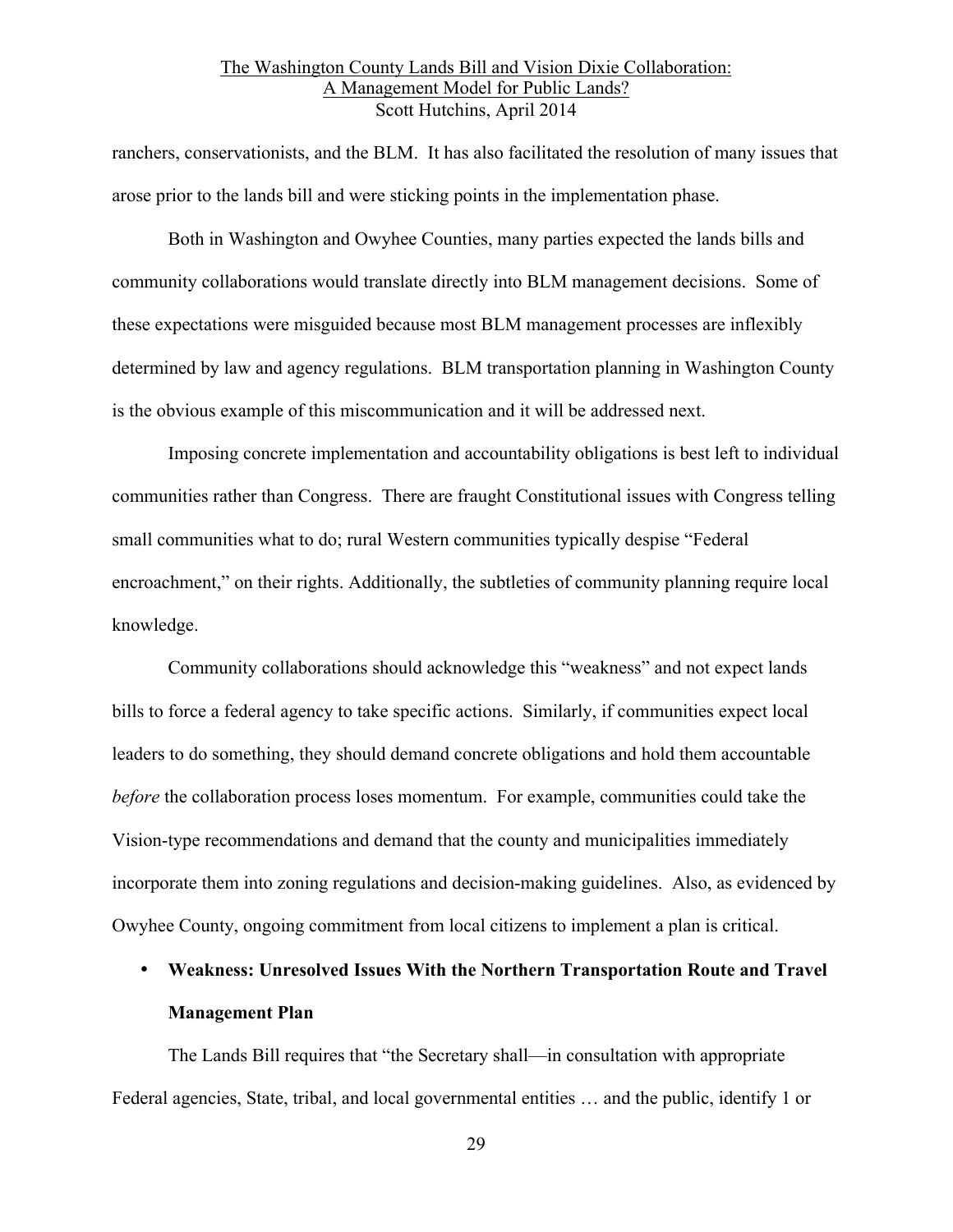more alternatives for a northern transportation route in the County."<sup>50</sup> The route—which may reduce traffic and air pollution near the City of St. George—was supposed to be included in a comprehensive BLM Travel Management Plan by March 30, 2012.<sup>51</sup> This, including its potential environmental impacts, is a major unresolved issue causing ongoing conflict in Washington County. It was an issue that Vision Dixie addressed but could not solve because it was beyond their authority, and Congress essentially kicked the can down the road.

The BLM is in a difficult situation because planning decisions must be made in coordination with State, Tribal and County officials. Also, BLM planning regulations are not congruent with the Lands Bill's demands for a comprehensive transportation plan or a single route. That is, these types of planning decisions cannot be made independently of other, more comprehensive, BLM planning processes. As of 2014, the BLM was trying to address transportation planning in the two NCA Resource Management Plans (RMPs) and a new and revised St. George RMP. A free-standing transportation planning process seems to be infeasible, if not impossible.

The Lands Bill could have been more explicit: Congress used rather vague and noncommittal language regarding this transportation planning. Their choice most likely reflects the gamesmanship and political wrangling that goes on with all legislation. There is no good way for communities to solve this and especially not when a lands bill is grouped into an Omnibus. Other communities should prepare for this by explicitly acknowledging the limitations of their and Congress' authority.

# • **Weakness: Discontinuity with the Legislative Process**

<sup>50</sup> *Id.* <sup>51</sup> *Supra* note 1 at Sec. 1977(b)(1).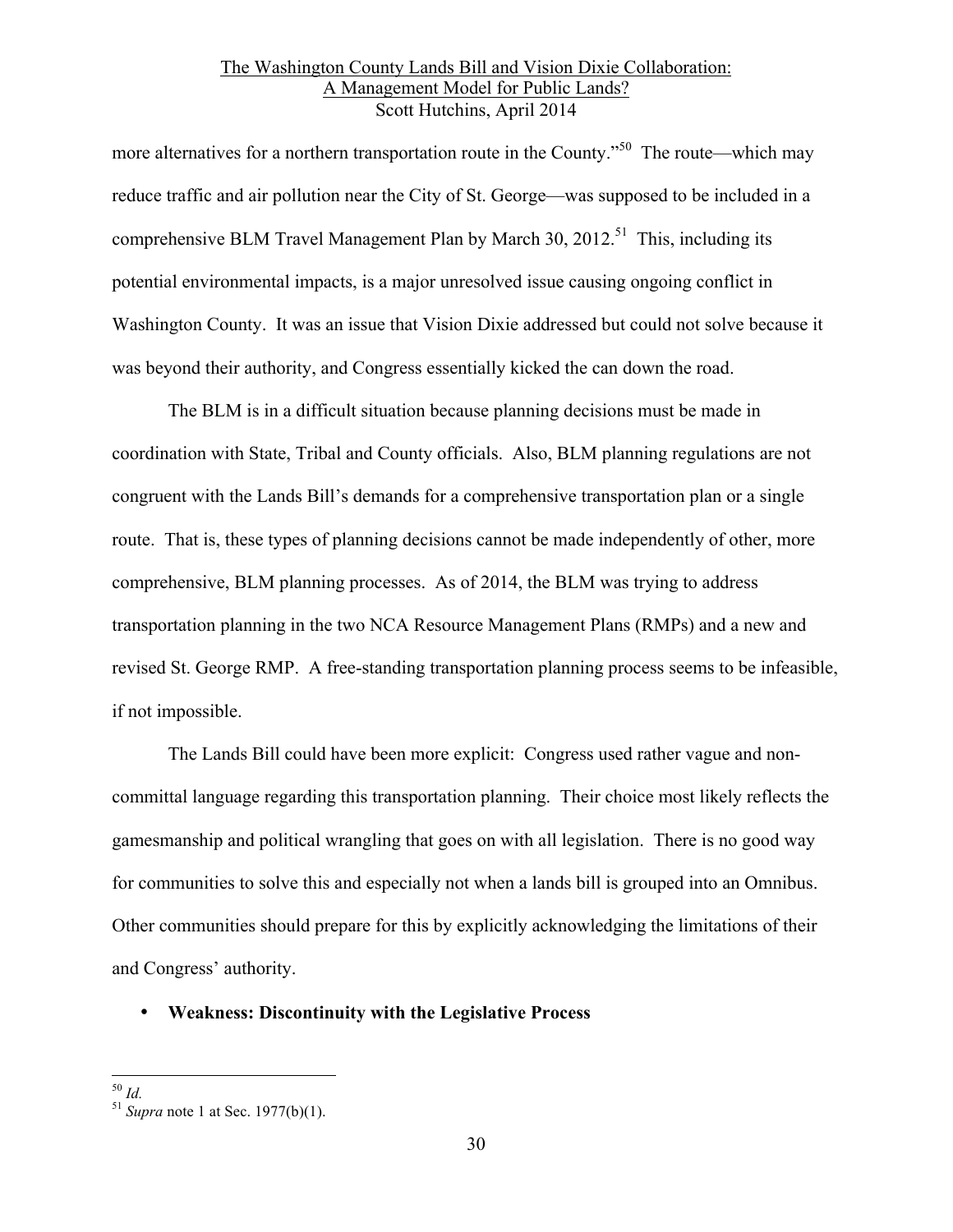Congressional legislative processes have never been entirely transparent or accessible to the public. This is an unavoidable problem for local collaborative efforts that seek to memorialize their agreements with congressional action.

Several interviewees stated that Sen. Bennett's staff came into the process, gathered information, "went down to the basement*,"* and cooked up the legislation without further input from those most involved in the original idea. Other communities should expect similar breaks in the legislative process—as it is not linear and not everyone gets to take part in every deal.

#### • **Weakness: No Guarantees of Political Leadership**

Political leadership is critical to legislation. Unfortunately, there are no guarantees that communities can rely on their political leaders to make collaborative agreements into law. Congress is the only entity that can turn federal public lands planning into law.

Several interviewees noted that Sen. Bennett's willingness to stick his neck out on the Wilderness issue was absolutely essential to the Lands Bill. Utah politics have never favored Wilderness and he put his political career at risk for the sake of compromise and collaboration.<sup>52</sup> The Growth Act languished because environmentalists did not trust local, state, or congressional political leaders and they had enough political weight to stop the bill.<sup>53</sup> Thus, after Sen. Bennett and other political leaders recognized the environmental community's interests and engaged in honest compromise—arguably the truest form of political leadership—the legislation progressed through the political process.

<sup>&</sup>lt;sup>52</sup> The one notable exception being the Cedar Mountain Wilderness Area, which was created by Utah politicians in order to thwart the Paiute Tribe's efforts to locate a nuclear waste storage facility on their reservation.

<sup>53</sup> *Supra* note 5 at 420.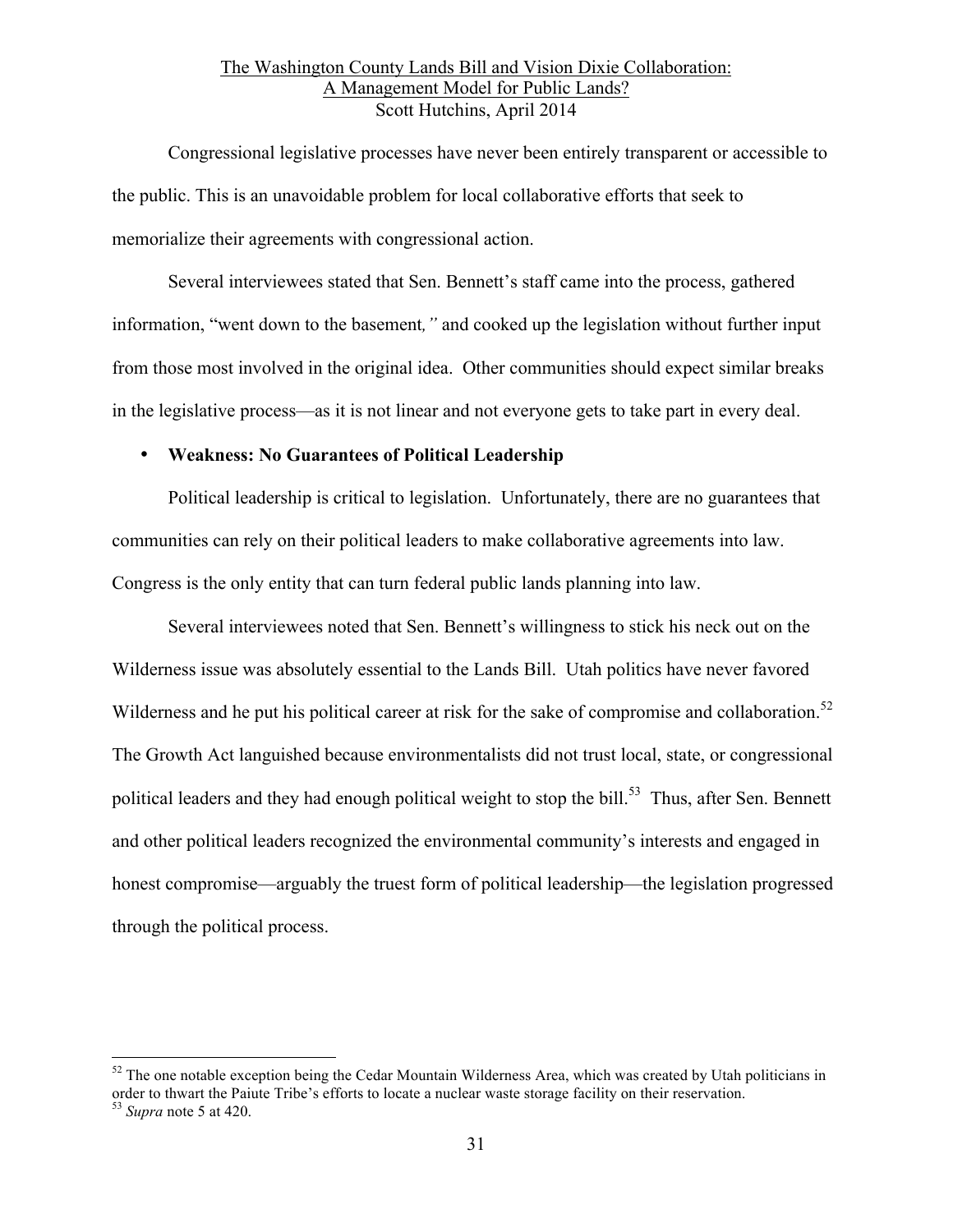In the following election, Sen. Bennett lost his seat to Mike Lee, a Tea Party candidate and Sagebrush Rebellion supporter.<sup>54</sup> Bennett's support for Wilderness presumably did not help him retain the seat; quite the opposite. Although Sen. Lee has advocated for more public lands legislation, his primary concern seems to be states' rights, and not Wilderness.

Wilderness and other conservation/preservation designations will likely be critical to any future lands bills. The environmental movement has made significant progress by using Wilderness as a bargaining chip and their tactics are unlikely to change in the near future. Moreover, because Congress failed to enact Wilderness legislation in the last session, environmentalists are probably anxious to see it included when and if Congress passes the next installment of public lands legislation.

If congressional leadership is a linchpin to these bills then the outlook in the near future is not good. At a time when the Sagebrush Rebellion is again rising up and Congress is not accomplishing anything, the prospect of another lands bill like Washington County's is remote. Political leadership cannot be guaranteed and communities should not unreasonably hope that their collaborative efforts will be memorialized by legislation.<sup>55</sup>

#### **V. Conclusion**

Both Vision Dixie and the Lands Bill balanced conservation and economic development interests. Every interviewee mentioned some issues that did not go in their favor but this is inevitable in such large, inclusive, community collaborations. Collaboration means parties must yield and sacrifice some interests in order to be successful and come to a larger agreement. Conservation interests will not get every acre they want, development interests will not get *hard* 

<sup>54</sup> http://www.standard.net/stories/2014/04/16/lee-sides-ranchers-nevada-blm-dispute. *<sup>55</sup> This paper does not address the Bishop Public Lands Initiative, which is ongoing as of March 2015.*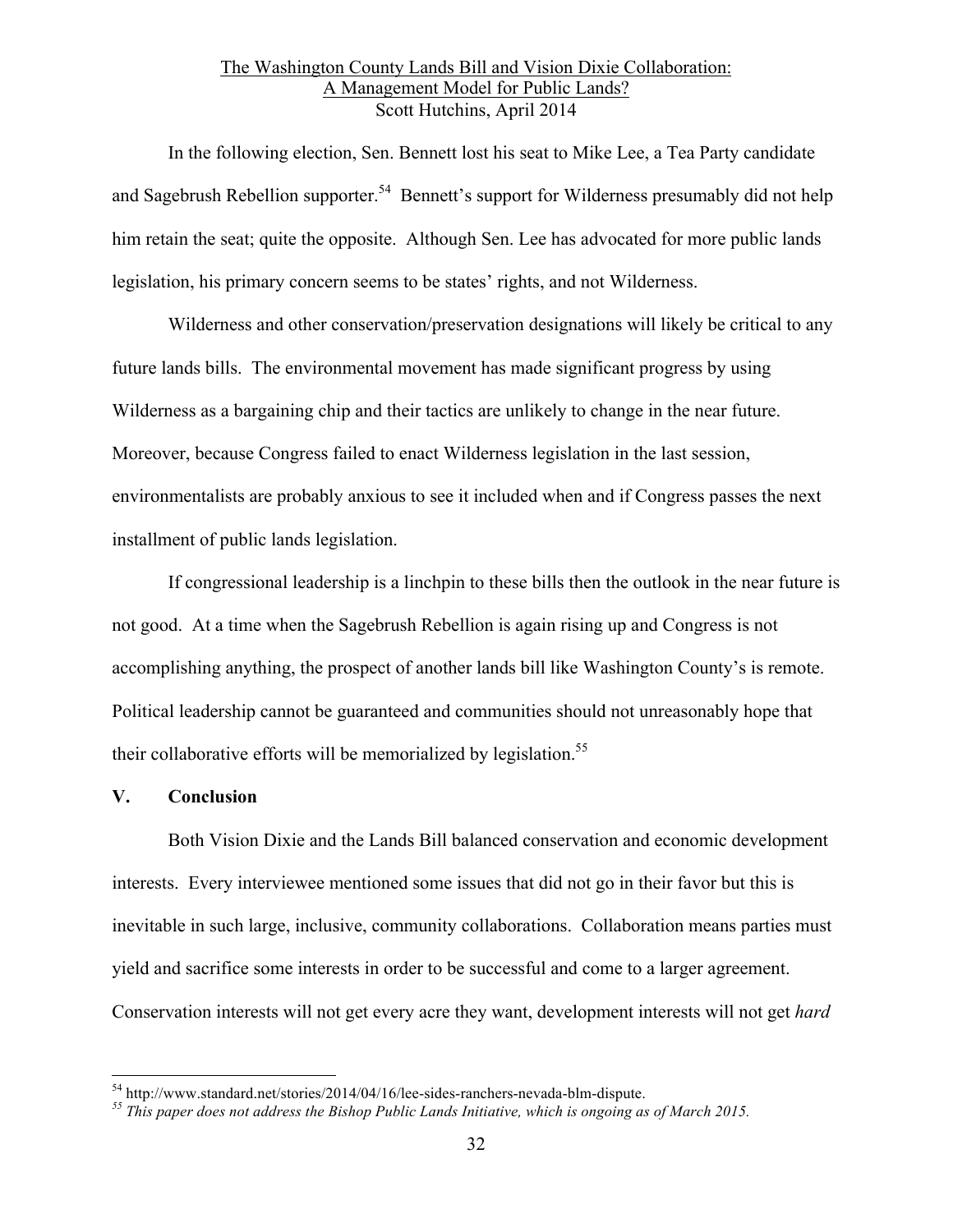*release* language, and federal agencies will inevitably be bound to existing laws and regulations. Given these constraints, the Lands Bill and Vision Dixie struck a good balance.

Lands bill legislation is complex and time consuming. Its passage is in itself a success. However, its balance of Wilderness, other conservation lands, and development potential is added benefit. Although some conflicts over conservation and development were left unresolved—like the northern transportation route—the Lands Bill was nonetheless a successful balance of interests. Other communities should indeed look to this Nevada-Utah model as an example on this point.

Despite these successes, neither Vision Dixie nor the Lands Bill facilitated long-term multi-agency collaboration. In the short-term, Vision Dixie did bring various agencies to the table and the Lands Bill requires federal agencies to work with local partners in future planning processes, but these examples are limited.

In public lands controversies there is often a gap between local community interests and what public lands agencies are legally permitted to do. Similarly, managers from different agencies may be amenable to collaboration but their authority and budgets are constrained. Interviewees noted that multi-agency collaboration always sounds like a good idea, but the reality is that multi-agency collaborative projects are low on the budget priority list. In a time of sequestration and other severe budget cuts, federal agencies are unlikely to pursue collaborative projects. Slim budgets force agencies to focus on their most essential operations—the programs for which only they are currently responsible.

The fact that federal agencies are unable or unwilling to collaborate with other federal agencies seems paradoxical because when money is tight it makes sense to share resources.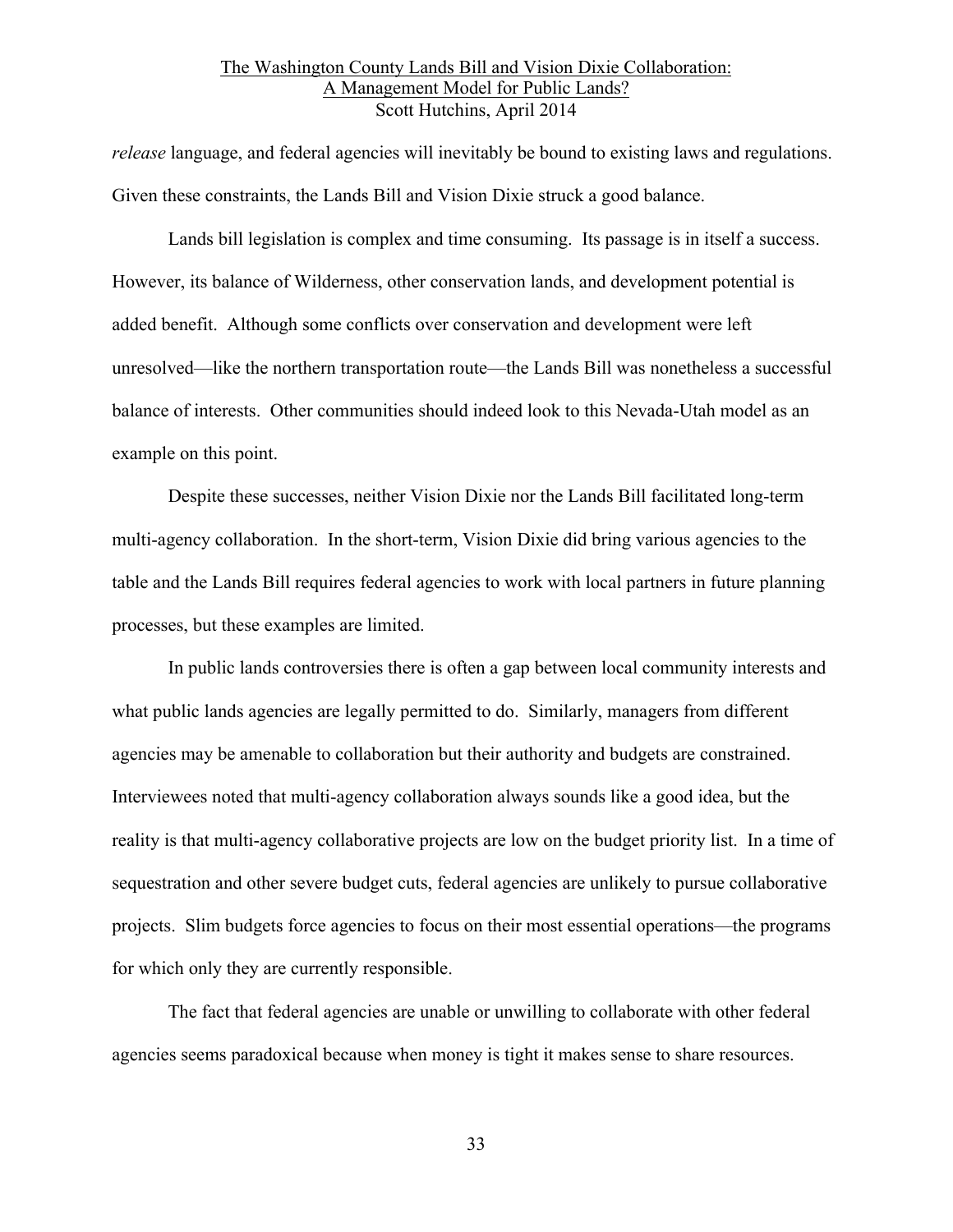However, public lands agencies have different management standards which has led to longstanding conflict between agencies.

Several interviewees noted that multi-agency collaboration and agency involvement in community collaborations ultimately depends on each manager's attitude. Many issues that arise from miscommunication or misunderstanding can be ameliorated through agency involvement. Therefore, a manager's willingness to engage with the community is critical.

Although there was limited multi-agency collaboration, Vision Dixie exemplified successful community and non-profit involvement in land use planning. Vision Dixie was a forum for everyone to share their interests. The workshops, meetings, and final report reflected wide spread involvement and provided a message to political leaders about the changing character and wishes of their communities. Although Vision-type processes could be improved with more concrete implementation and accountability measures, they are undeniably valuable processes for Western communities.

The Lands Bill, on the other hand, did not encourage open involvement from the community and non-profit groups. Most interviewees agreed that the legislative process was entirely separate and apart from the community collaboration. While Vision Dixie may have influenced the legislators, the two processes were independent and legislators seem to have only collaborated behind closed doors.

Vision Dixie and the Lands Bill promoted landscape-scale planning in some limited ways. Vision Dixie helped the community think about the big picture—the whole landscape of their County—and develop some tentative visions for preserving landscapes while also allowing for change and growth. For the public lands agencies, the NCAs, Wilderness, and Wild and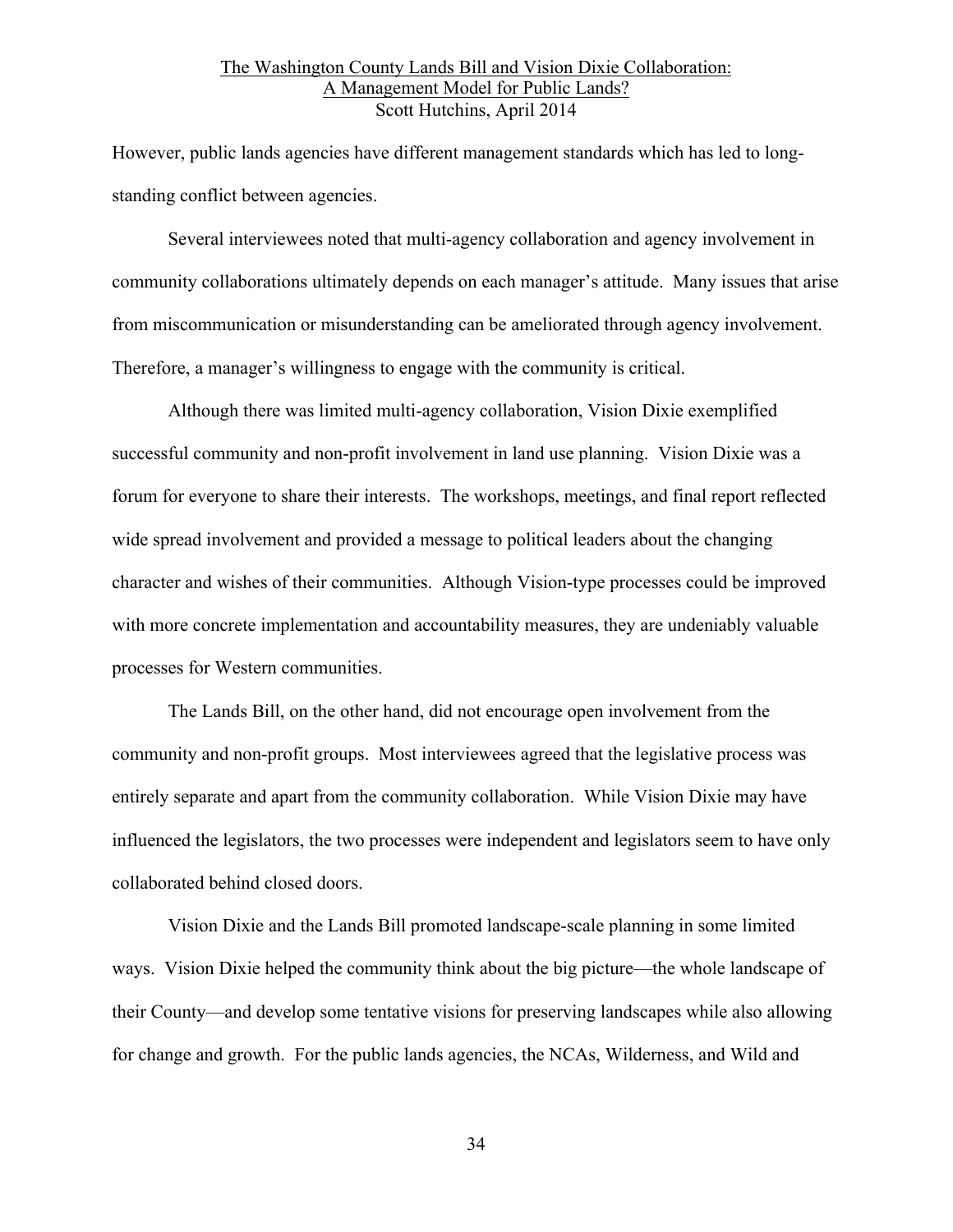Scenic designations settled questions about what to conserve and what to continue managing according to multiple use and sustained yield.

The Lands Bill, as expected, preserved management responsibilities among the various agencies, preserving distinct lines demarcating BLM, Forest Service, and Parks. In this way it did not do as much as some future lands bills may. Although the 2009 Omnibus Bill initiated the National Landscape Conservation System, Congress has yet to really embrace ideas that would facilitate cross-jurisdiction, landscape-scale planning. While the Washington County Lands Bill did not set out to change this, other communities should consider if this is possible.